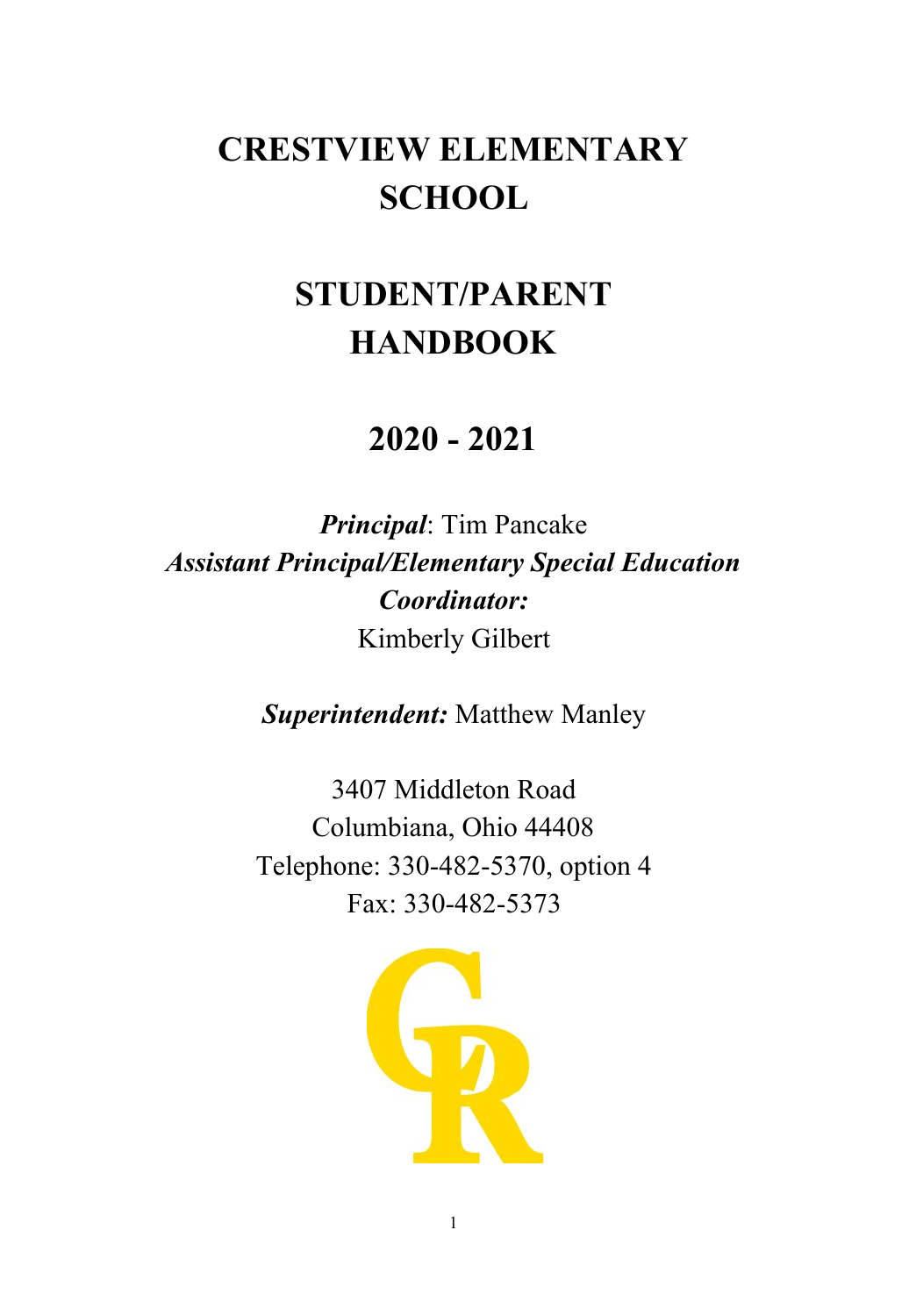Welcome to Crestview Local Schools! Our primary goal is to positively develop your students' intellectual, physical, social and emotional needs during their elementary, middle and high school years. This Student Handbook contains useful and pertinent information regarding proper procedures throughout the school year to ensure the safety and success of your student. Please review the Handbook with your child, making note of the Student Code of Conduct and Student Dress Code.

The primary purpose of Crestview instructors and administration is to create an educational environment that will allow our staff to teach and our students to learn. Each day we will encourage all Crestview Rebels to work hard to perform intellectually, ethically, socially, and physically. Our goal is to have each and every one of us to be accountable for our actions and to be "Proud to be a Rebel."

Crestview Local Schools is the heart of our community. Respect the rules, protect the property, and make valuable contributions to Crestview Local Schools and to our society. We wish students, staff and the community a fantastic school year.

### **Crestview Local District Students Rights and Responsibilities:**

You have the right to get help, but the responsibility to ask for it. You have the right to be yourself, but the responsibility to accept others' differences. You have the right to use school property, but the responsibility to respect it. You have the right to learn, but the responsibility to do your best.

## **Crestview Local School District Mission Statement:**

We are Crestview Local Schools, the heart of our community, dedicated to educating and empowering every student with the knowledge and skills for success in an ever changing world.

#### **Crestview Elementary School Mission Statement:**

Crestview Elementary School, the heart of the community, is dedicated to educating all of our students through the use of innovative and engaging instructional practices to prepare students for a successful future.

#### **Vision Statement:**

At Crestview Elementary School we: **T**hink responsibly **E**nvironment is clean and safe **A**chievement through opportunities **C**ommunity involvement **H**igh goals for success  *(and we love our students!)*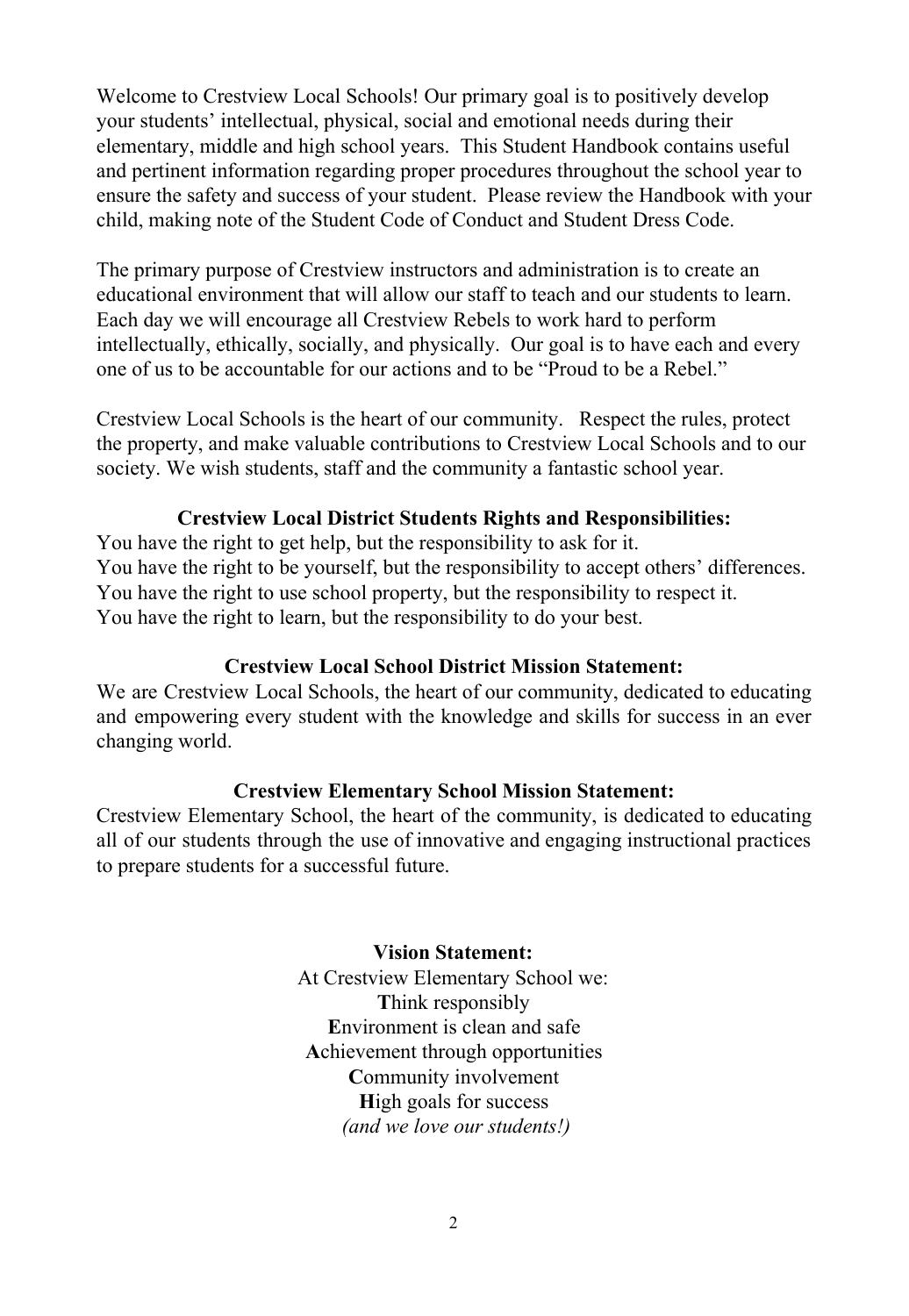## *EDUCATIONAL GOALS*

**Goal #1:** Students will learn and teachers will evaluate their progress through a variety of assessments and teacher observation.

**Goal #2:** Students will be active learners. Student progress will be individually monitored and intervention will be provided as necessary.

**Goal #3:** Students will be respectful of the rights of others and be responsible for their actions. Success will be evaluated by monitoring discipline reports, conducting grades, and staff observation.

**Goal #4:** Students will participate in a variety of activities in order to promote personal health and fitness. Students will be evaluated by teacher observation of student performance.

**Students with Disabilities:** Crestview Local School District operates in accordance with the Americans with Disabilities Act and Section 504 of the Rehabilitation Act along with state and federal mandates.

## *Special Programs*

- Occupational Therapy (OT)
- Physical Therapy (PT)
- Speech and Language services
- **HOSTS**
- Title 1 Reading and Math
- Physical Education
- Art
- Library
- Music
- **Gifted**

## *STUDENT ARRIVAL AND DISMISSAL PROCEDURES*

#### **Beginning and ending of school day:**

- a. First Bell 8:25
- b. Tardy Bell 8:35
- c. School Begins 8:35
- d. Dismissal 3:15

**Supervision:** There is no supervision on the school grounds before or after school. Therefore, we ask that students arrive at school no earlier than 10 minutes before our scheduled start time unless directed to do so by a staff member.

**Bus:** When students arrive at school and get off the bus they should go directly to their classrooms or to breakfast in the cafeteria. When school is dismissed teachers will escort students to the bus zone. No food, drinks, or gum should be consumed on the school bus.

**Changes in Transportation Routine: Parents should be consistent with their children's transportation to and from school.** *Do not call the school with changes in transportation unless it is* an *emergency*. If you or someone else is going to pick your child up at school, we must have a written note. Unless we are informed of any changes the student **will** be sent home by his/her regular means. If you want to pick your child up at school as a **transported student**, send a note to let us know who is picking the child up. **Transported students** must be picked up by 3:25 by a parent or person responsible for picking up the child.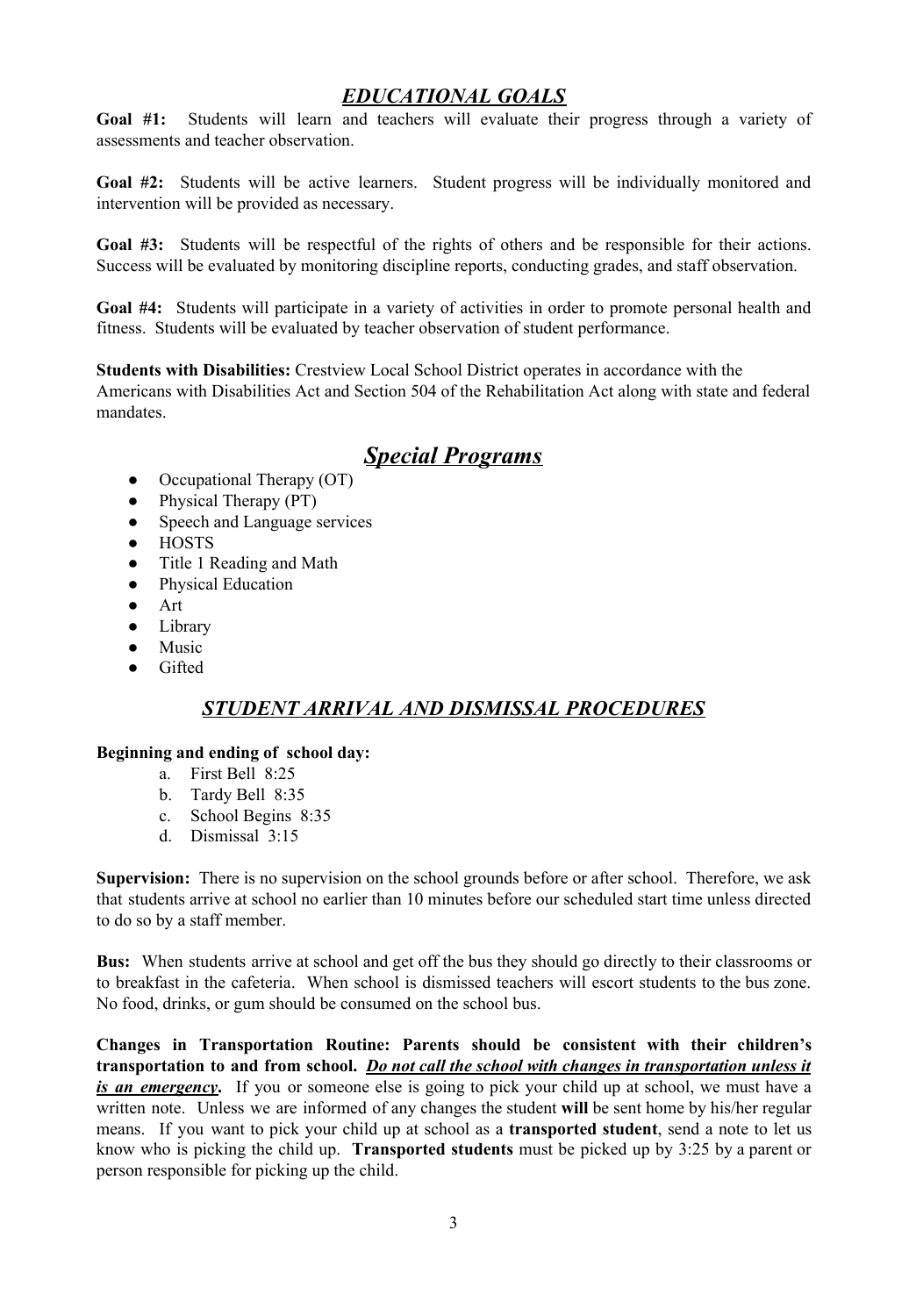**Bus Notes: Bus changes are not permitted unless previously approved by the transportation department (330-482-5608).** If there is an emergency change in your child's bus transportation a note must be sent to school with him/her. The note must indicate the child's name, teacher's name, destination the child is going to, and the address of the destination. **Bus changes will be approved from the transportation department and will not be made for play dates.**

**Private Vehicle:** For safety reasons, no private vehicles should enter the bus loop. Students should be dropped off at the doors at the main entrance. Students are to wait quietly in the hallway until dismissed by a teacher on duty.

**We ask that parents use the designated drop-off lane in the morning when bringing students to school. Student safety is our top priority and no one is permitted to compromise this by parking alongside the curb.**

**Students riding home in a car will be dismissed beginning at 3:10.** Parents who choose to pick up their child at the end of the dayl will enter the school parking lot lower level and form a single line parallel to the sidewalk. **You may not park in the pick-up line any earlier than 2:45 p.m.** If you arrive early, you will be asked to leave or park in a designated parking sopot and return at the assigned time. Parents will remain in their car. Your child will be called to the pick-up area and a staff member will assist students getting into their cars. If you need to ensure your child is properly buckled, you can utilize the available parking spaces at the lower end of the lot after your child has been loaded. Parents will then exit the parking lot back on Middleton Road. Please remain in a single file line to ensure the safety of all students. All parents that regularly pick up their students will be given a transport sign to put on their front passenger side window. If you transport your child on occasion, you can stop in the office and get a sign to have on hand. On a day you send a note to school with your child stating they will be a car rider that day, you will follow the same process as above. **Students may not be picked** up from the office after 3:00 p.m. This is all new from the letter we sent home when we started **the new transport line.**

## *PERSONAL BELONGINGS*

**Lost and Found: Parents should label their child's belongings that are sent to school**. Often, students misplace items and labeling can help when locating them. Our lost and found department is always full. Please check or have your child check if something is missing. The lost and found is located in the hallway outside of the cafeteria doors. All items left in the lost and found will be donated to the needy at winter and spring break.

**Personal items and extra money: Toys (including fidget spinners, unless its use is suggested in a student's individual education program), electronic devices and other items of value are not allowed in school.** If a child brings an item to school without teacher permission, the item will be collected and kept until the parent comes in for it. When money is brought to school it should be for a specific purpose (ex: lunch money) and should be in a labeled envelope. Personal items and money can be lost, damaged, or even stolen. We are not responsible for your child's personal property.

**Book Covers:** Students **must** cover all school textbooks. A special book cover is not necessary; a paper bag can provide adequate coverage thus helping to keep the book in good condition for the next user.

**Damaged or Lost Books:** Your child is responsible if they damage or lose a book. A note will be sent home regarding the price of replacement/repair of the book. Report cards will be held until all outstanding fees are paid.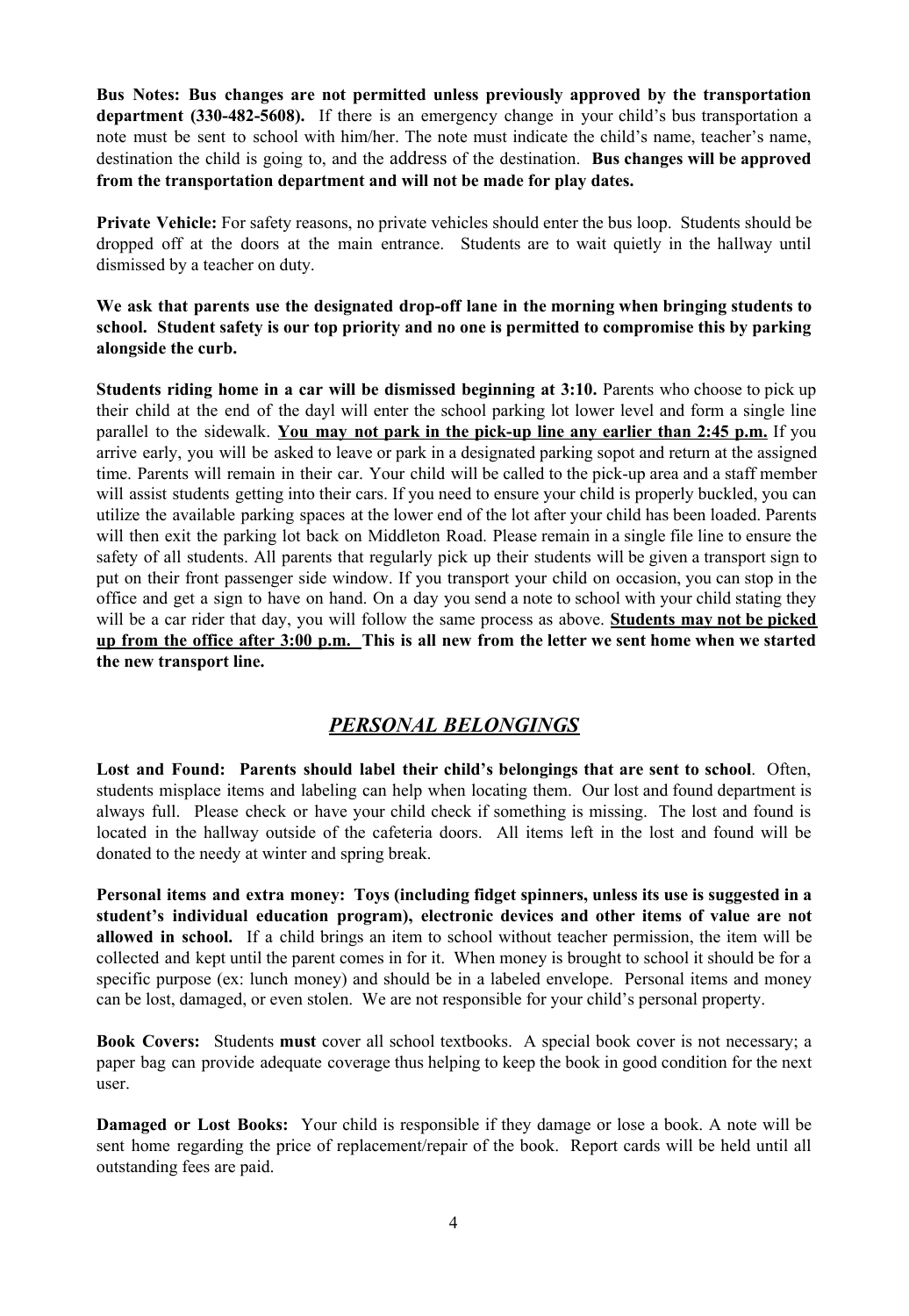## *BREAKFAST/LUNCH*

It is each student's responsibility to have a lunch from home or the appropriate money for lunch. Students are encouraged to eat all of their own lunches.

Food is only allowed in the cafeteria and classrooms as permitted. Students may not eat in non-designated areas.

Breakfast and hot lunches are served daily. Menus are available at the beginning of each month on the Crestview website. For convenience, it is highly recommended that parents purchase 5 or more lunches at one time. Please make checks payable to **Crestview Elementary School**.

1. Students are allowed three charges in a 9-week period. At the time the student goes over this amount the student is told verbally that he needs to bring in money for his account.

2. After the student receives a verbal notification, he is given a day to bring in the money from home.

3. If the money is not received after the first day, a notice is sent home with the child stating he needs money for his account.

4. The student is then given another day to bring in money from home. If no action is taken then, the parents will receive a call home from the cashier that their child needs money in their account.

5. After the call home to the parent, the student will not be permitted to charge on their account until it is paid off.

6. The student will be given a cheese sandwich and milk instead of a lunch tray until the account is paid.

7. At the end of every 9-week period, if there is a negative balance in a student's account their report cards will be held until the account is paid in full. **This was a topic of discussion last year and you might want to change it!**

If your family meets income requirements you may qualify for free or reduced prices for lunch or breakfast. Application forms are online on the Crestview website under "Forms" and **need filled out each school year.** They are also available in the school office if you do not have access to the internet.

## *INCLEMENT WEATHER*

Students should be prepared for any type of weather condition that may occur, as we most often go outside for recess. For safety reasons, umbrellas are not allowed at recess. When the weather is not cooperative, we have indoor recess.

**Emergency Closing and Delays:** Hazardous weather or unexpected emergencies may force changes in bus transportation times and pick up/drop off times. The school will notify radio and television stations along with posting to the school's web page. Listen to the radio or TV for school cancellations or delays. Parents and students are responsible for knowing about emergency closings and delays. Parents can sign up to get a text alert about school delays or cancellations on the Crestview website by clicking on "E- Communications" and following the prompts. **NO ANNOUNCEMENT MEANS SCHOOL IS IN SESSION AS USUAL**.

## *PROPER SCHOOL ATTIRE*

1. Clothing and/or accessories displaying or making reference to alcohol or tobacco or clothing displaying profane, vulgar, discriminatory or sexual language or pictures shall **not** be worn.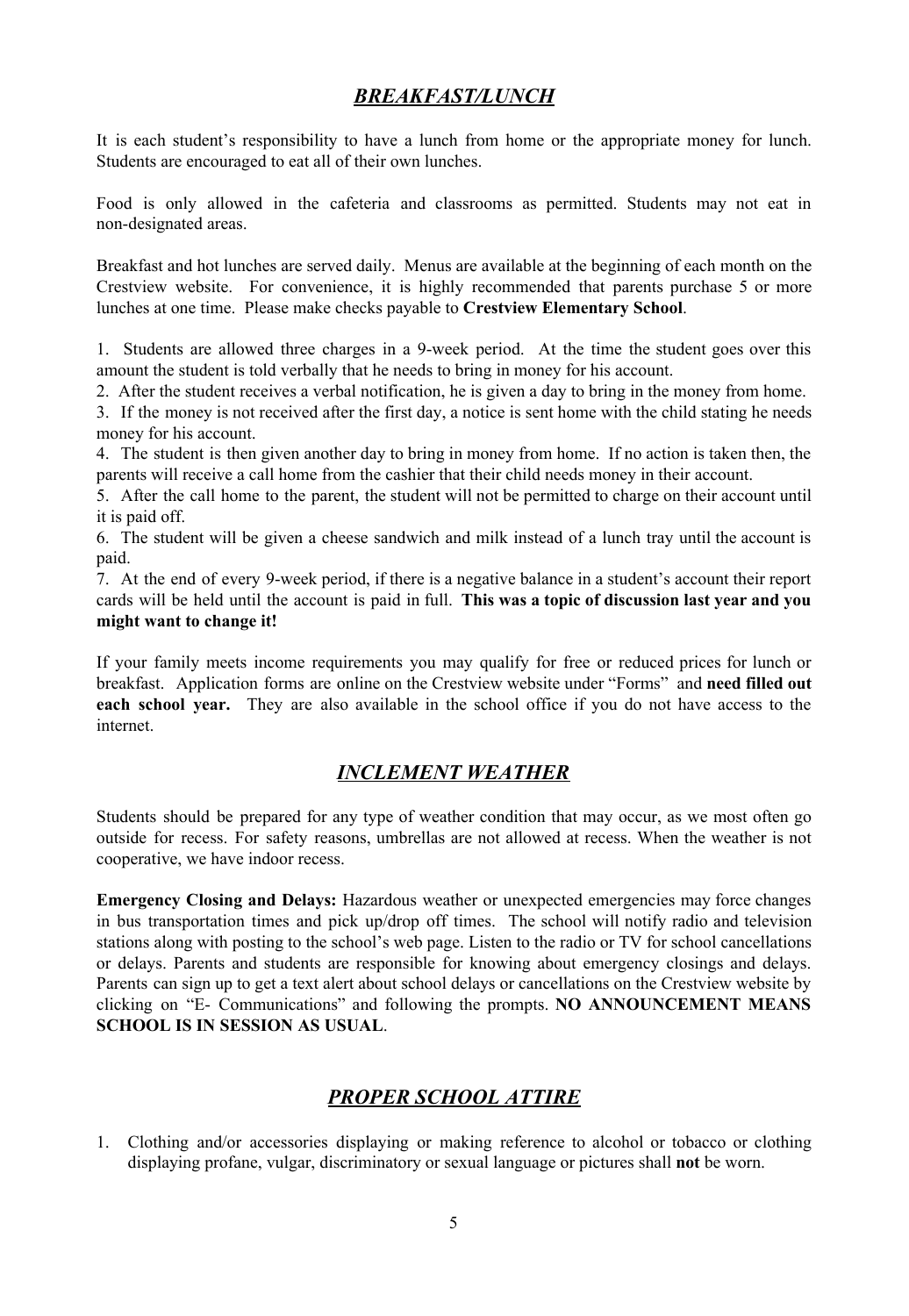- 2. Hats and/or other headgear, including scarves, hoods on sweatshirts, bandannas, sunglasses (unless medically justified), etc., shall not be worn in the school building during the school day. Students will be told to remove the item while in the school building. If there is an additional violation the same day, the item will be confiscated and sent to the office where items may be returned to the owner at the end of the school day.
- 3. Attire which exposes the torso (i.e. halter-tops), tank tops, muscle shirts, spaghetti straps, see-through clothing and clothing that does not cover undergarments, is not appropriate school wear. Pants will be worn at waist level.
- 4. Jewelry and other accessories or clothing that may present a safety hazard or danger to the welfare of self or others shall not be worn (including wallet chains and/or spiked accessories).
- 5. Outerwear is not permitted to be worn in the classroom unless the teacher deems it necessary.
- 6. Shorts must reach to the fingertips of the extended arm in length and hemmed (not running shorts).
- 7. Shirts or blouses must be free from holes and pants must not be cut or have holes above mid-thigh.
- 8. Colored hair, other than a color that naturally occurs in nature, is not permitted. Distracting hair styles, such as long mohawks, are not permitted either.
- 9. Tennis shoes are best, especially because of daily outdoor recess and Gym class. Sandals and footwear that can be removed easily may cause injury to the student at recess, gym, or in the stairways. Student's feet must be covered at all times. Flip flops are not permitted at school.
- 10. Changes in styles and trends make it difficult to have a written rule for each and every dress code situation. The reasonable judgment of the administrator will be used to address areas arising that are not specifically covered above. Items that distract from the educational process, are offensive to others or are dangerous/unsafe will not be permitted. Our goal is to protect the learning environment while allowing a high degree of individual expression. Parents and students are asked to make reasonable clothing choices.

## *EMERGENCY CONTACTS*

**Emergency Forms:** Student emergency forms will be submitted online. We ask that parent/guardians complete the information prior to the end of the first week of school. This information is necessary in order for us to contact you in the event of an emergency during the school day. **Students will not be able to participate in field trips without a current year emergency form submitted.**

**Change of Address/Phone Numbers: Please keep the school informed when changes occur with phone numbers, addresses or places of employment.** One of the greatest challenges we have during the day is locating parents in the event of an emergency. The importance of maintaining updated information cannot be overemphasized. Doctors/emergency rooms will not treat children without their parents' consent.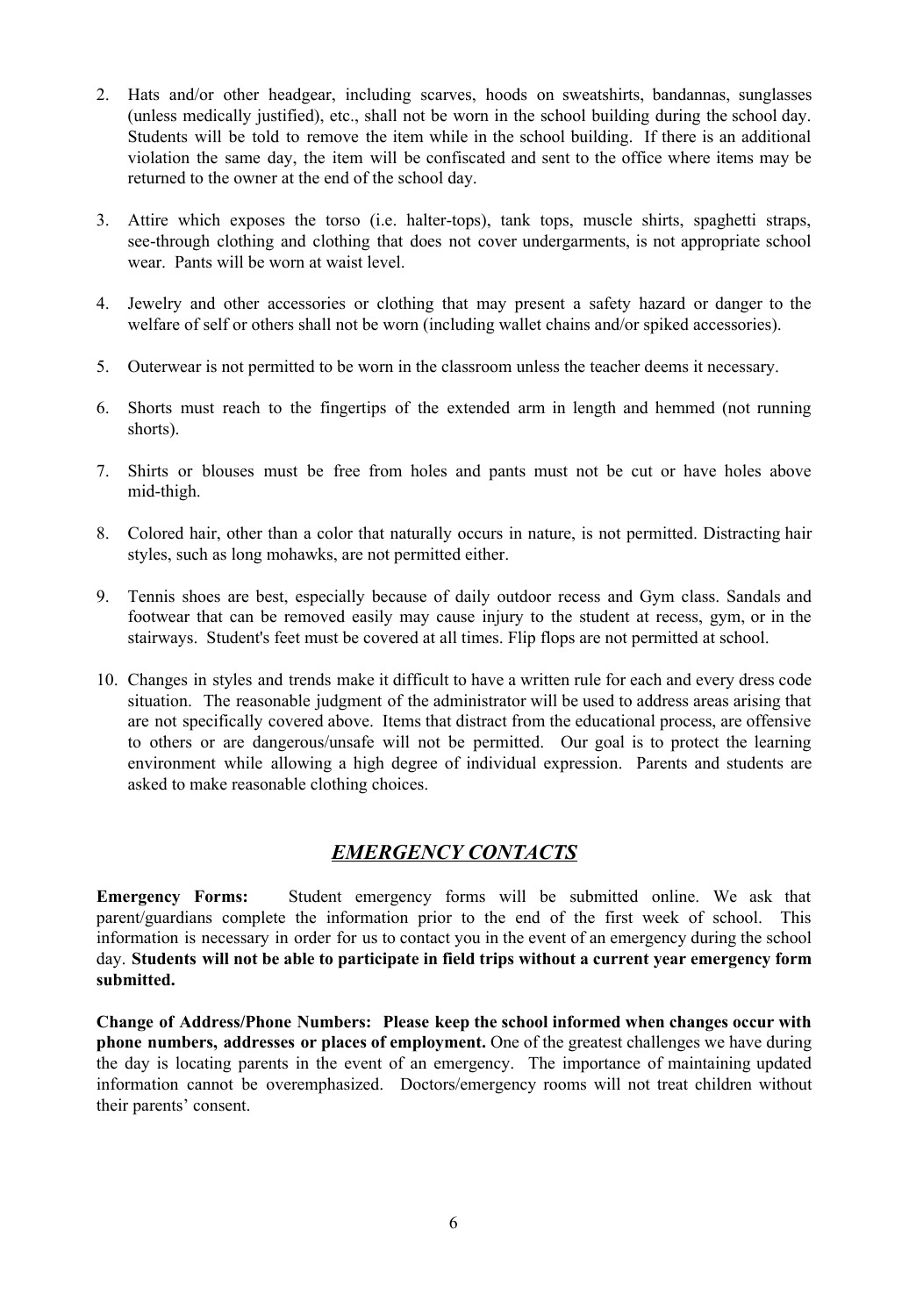## *SCHOOL SAFETY*

Every effort is made to keep our school safe. All doors are locked when the tardy bell rings at 8:45. Doors remain locked until dismissal at 3:15 . Visitors are asked to enter by the Main Office (Exit 1) and ring the bell for admittance.

Safety drills are done during the school year to practice for emergencies such as fire, tornado, and bus evacuation. We practice fire drills once a month and tornado drills and lock down procedures three times a year. Red and blue lockdowns are practiced.

**Fire Drill Procedure:** A quick, orderly evacuation drill is important. Fire drills ensure safety in case of emergency. They are a serious matter. The following rules should be observed:

- 1. Always regard the ringing of the fire bell as denoting danger. It may not always mean a practice.
- 2. Walk rapidly from the building. DO NOT RUN.
- 3. The last person to leave the room should close the door and turn out the light.

4. Students must refrain from talking during the drill. Regulations are posted on the bulletin board in each room. Students should familiarize themselves with the directions and exits.

**Lockdown Drills:** A lockdown procedure will be practiced annually. Students are instructed to follow the teacher's directions to ensure the safety of all.

- Code Red lockdown means the doors in and out of the school are locked, shelter in place and teaching stops in the classroom.
- Code Blue lockdown means the doors in and out of the school are locked but teaching continues in the classroom.

**Tornado Warning:** All students will quietly assemble next to the inside wall or in the hallway, following directions of their teacher.

**School Visitors:** The school doors are locked throughout the school day and visitors must ring the bell at the Main entrance for admittance. For the safety of the children, we require that all visitors, including parents, sign in at the office upon entering the school.

When visitors sign in at the office they will be issued a visitor's badge. Visitors not wearing a visitor's badge will be asked to return to the office for check-in. Please understand that this request is made in order to provide the safest possible environment for all of our students.

## *HEALTH INFORMATION*

**Infectious Illnesses:** To prevent the spread of infectious illnesses, we ask that you keep your child home from school until signs of any illness subside. Your child must be fever-free for 24 hours before returning to school. In the event that your child is identified at school as having an infectious illness, you will be informed and required to pick up the student. We will make every attempt to maintain an environment free from allergens that may be harmful.

**Medication:** In order to administer prescription medication to students in the public schools, there must be compliance with Ohio Revised Code 3313.713, which requires information from both the parent and child's physician. The Crestview Board of Education adopted this policy on January 9, 1985, which requires that the "Parental Request" and the "Physician's Statement" forms be completed and filed with the school nurse before any prescription medication can be administered in school. Over the counter medication will no longer be dispensed without a completed form. This includes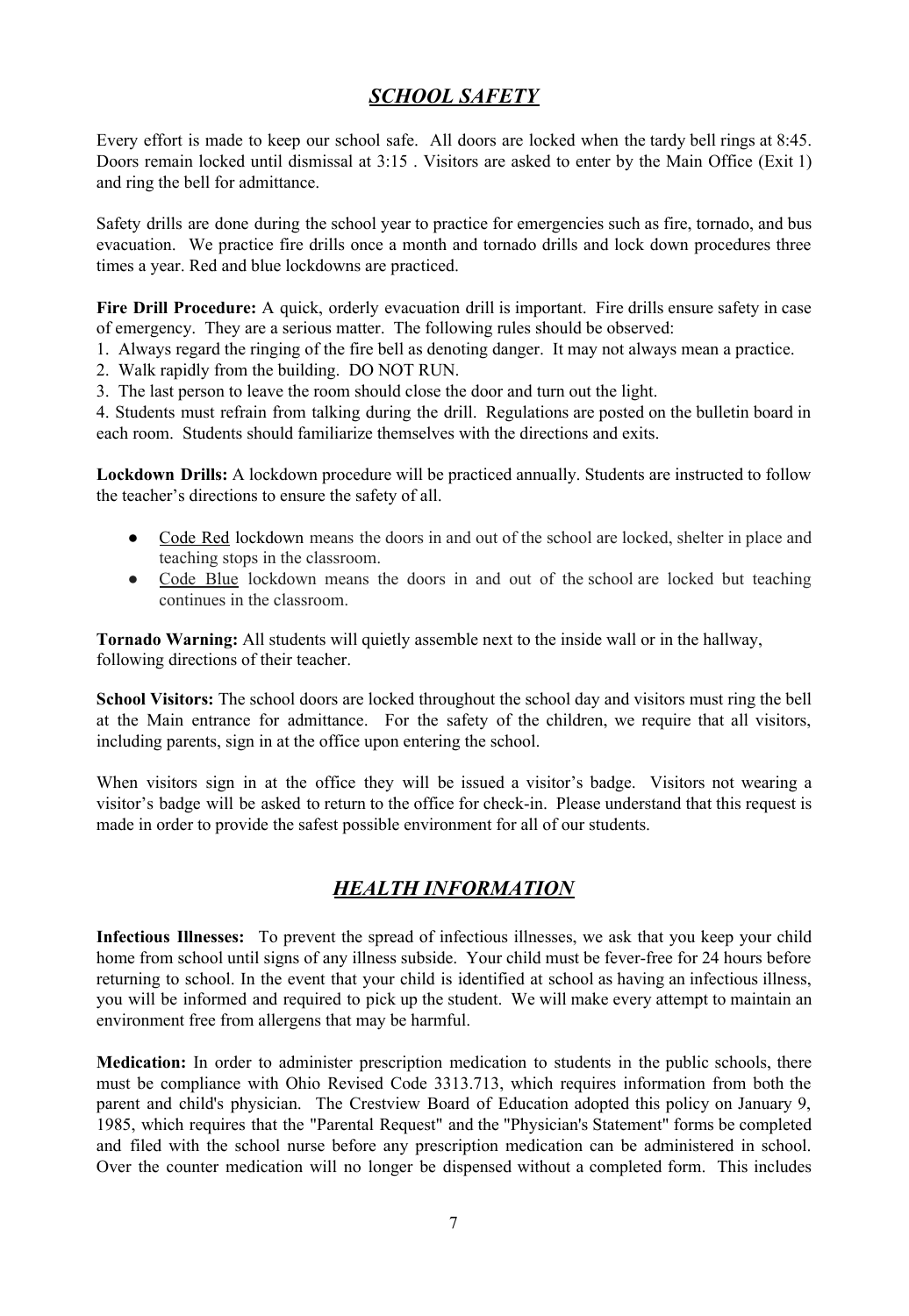cough medicine, aspirin, and other non-prescription medication. **Students may not bring medicine to school. Medication must be brought to school by the parent**.

**Sunscreen:** Parents are asked to apply sunscreen to their child before coming to school on days that they feel it is needed. We cannot apply sunscreen to your child unless it is provided along with a note giving permission for its use.

**Immunizations:** If you get any immunizations for your child, or there is anything significant relating to your child's health, please notify the school in writing so this information can be kept in the child's health record. This must be done the first week of the school year, or as the need arises.

If written verification of necessary immunization is not provided to the school, the student will not be permitted to attend. The student may return to school when all necessary records are received.

**Recess:** Weather permitting, all students are expected to go outside for recess. Students should be properly clothed for daily outside play. If your child is restricted from physical activity due to an illness or injury, a doctor's note will be required specifying the reason and duration of limited activity. Students are expected to follow recess rules and procedures in order to ensure everyone's safety. Students may be excluded from recess activities if their behavior is harmful to others.

**Physical Education:** All students are expected to participate fully in Physical Education class. The only time a student is excused from class is with a valid medical excuse. In accordance with state law, a student may not return to class without a note of release from the doctor.

## **SICK CHILDREN….send or stay home? Guidelines for Parents**

Deciding when a child is too sick to go to school can be a difficult decision for parents to make. When trying to decide, use the guidelines below and seek advice from your health care provider.

**GO to school**---If your child has any of the following symptoms, they should probably go to school:

- Sniffles, a mild runny nose with minimal drainage, mild cough without a fever.
- Vague complaints of aches, pains, or fatigue.

**STAY at home**---If your child has any of the following symptoms, please keep your child at home, make appropriate child care arrangements or seek to make a doctor's appointment. There may be many more health issues that would merit exclusion. These are the most common:

- **CHICKEN POX** (Varicella): Chicken pox blisters appear in crops and are infectious until ALL blisters are dried and crusted over (usually 7-10 days after start of rash). Keep child home until no longer contagious.
- **COLDS**: A runny nose is not necessarily cause to keep your child home. Keep them home with a runny nose AND a fever, bad cough, headache or nausea, or if the child is too tired or too uncomfortable to function at school.
- **DIARRHEA**: Keep child home for persistent watery stools especially if the child looks or acts ill. Persistent diarrhea, especially if accompanied by fever and cramps should be evaluated by your healthcare provider.
- **EARS**: Drainage from an ear and/or ear pain should be evaluated by your healthcare provider. Untreated ear infections can cause temporary and/or permanent hearing loss.
- **EYES**: Thick mucus, pus, or clear liquid draining from the eye may be contagious. One or both eyes may also appear extremely red and feel irritated, itchy, or painful. The eyelid may also be swollen and the eye may be sensitive to light. Return to school when the drainage and symptoms have cleared. You may need to get a prescription for eye drops from your healthcare provider.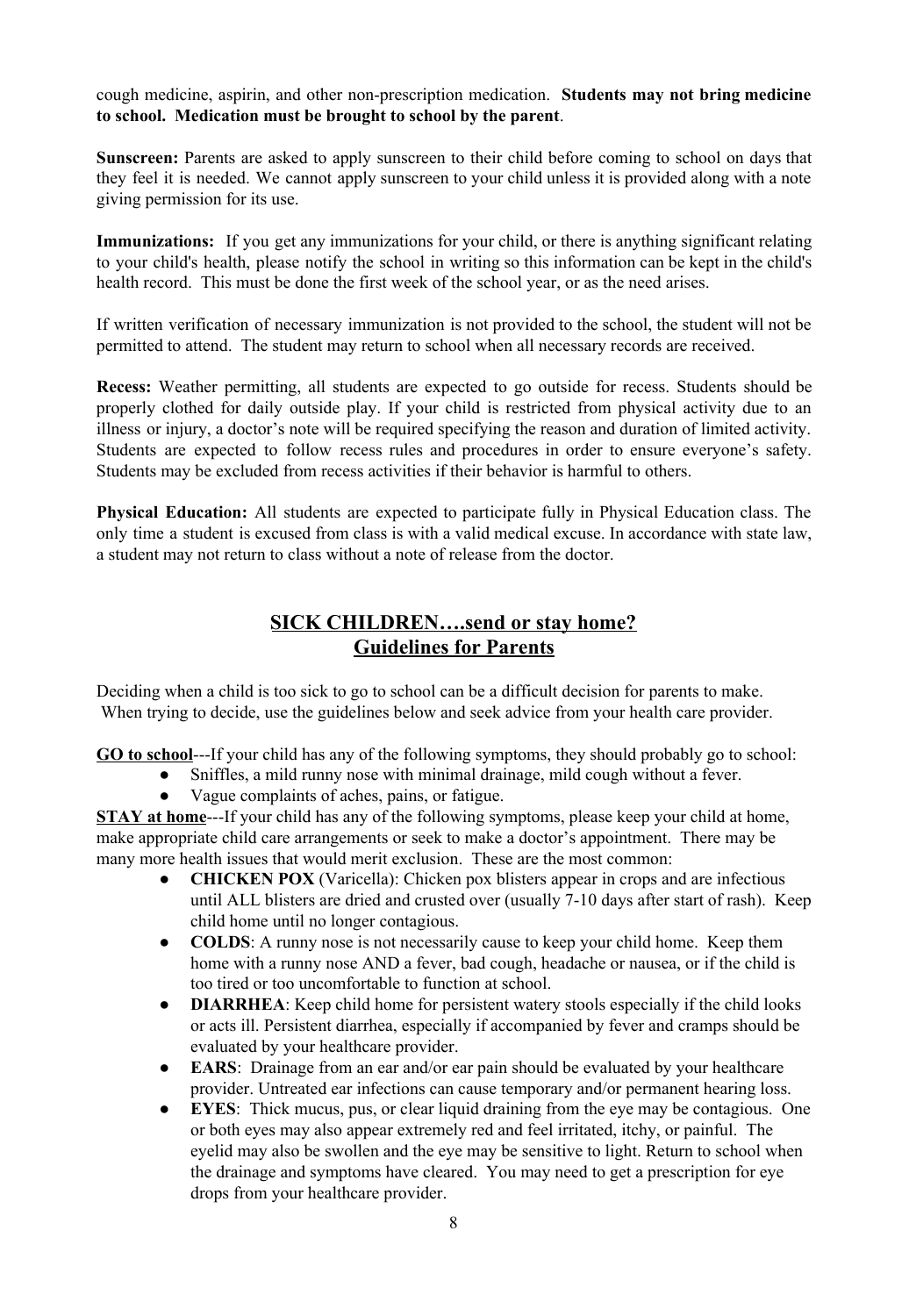- **FEVER:** A child must be fever free for 24 hours before returning to school. Stay home for a temperature of **100.5 degrees Fahrenheit or higher** within the last 24 hours.
- **LICE**: Please notify the school nurse if your child has head lice. For a noted infestation of lice and nits (eggs), your child may not return to school until they have been treated.
- **NASAL DISCHARGE** and/or **CHRONIC COUGH**: These conditions may be contagious or require medical treatment. Your child should be seen by your healthcare provider for evaluation especially if accompanied by fever and a large amount of mucous drainage.
- **RASH**: Any skin rash of unknown cause may be contagious and require medical treatment, especially with fever and itching. Consult with your healthcare provider. You may be asked to present a medical excuse from your physician that the rash is not contagious or no longer contagious.
- **SORE THROAT**: A sore throat, especially with fever and swollen neck glands may be contagious. If infected, please notify the school nurse. Return date should be discussed with the school nurse.
- **VOMITING**: An ill child who is vomiting should remain home for 12-24 hours after the episode and until the child has tolerated at least two normal meals. If related to a head injury, a vomiting child should be seen by the student's physician or in an emergency room. Please report the head injury to the school nurse.

## *ATTENDANCE*

**Absence and Tardiness:** Students develop a good or poor attendance pattern early in their school careers. By having students stay home only when absolutely necessary, parents can help their children develop good attendance habits. Ohio School Law lists illness and death in the family as legal excuses for being absent from school. The school may require a doctor's certification for extended personal illness of more than 3 days.

Children are not to be taken out of class or kept home except for:

- 1. Personal illness
- 2. Illness in the family
- 3. Quarantine of the home
- 4. Death of a relative
- 5. Observance of religious holidays
- 6. Emergency set of circumstances which in the judgment of the Superintendent of schools constitutes a good and sufficient cause for absence from school
- 7. Approved vacation requests

If a student is absent for any of the above reasons, the following steps should be taken: A parent is to call the school before 9:00 AM (330-482-5370 option 4). Parents may also report their child off of school by calling the Crestview Education Connection at 330-482-5618. Please leave a message identifying himself/herself, indicating the child's name, homeroom teacher, and reason for absence. This alerts school personnel of contagious diseases. This number can be accessed at any time, day or night. **When the child returns to school, he/she must bring with him/her an excuse signed by a parent.** The excuse should include: date(s) of the child's absence, the reason for the absence given, and the signature of a parent.

Please do not ask for homework to be sent home unless the child is absent **2 days or more.** Requests for homework must be made before 9:00 AM.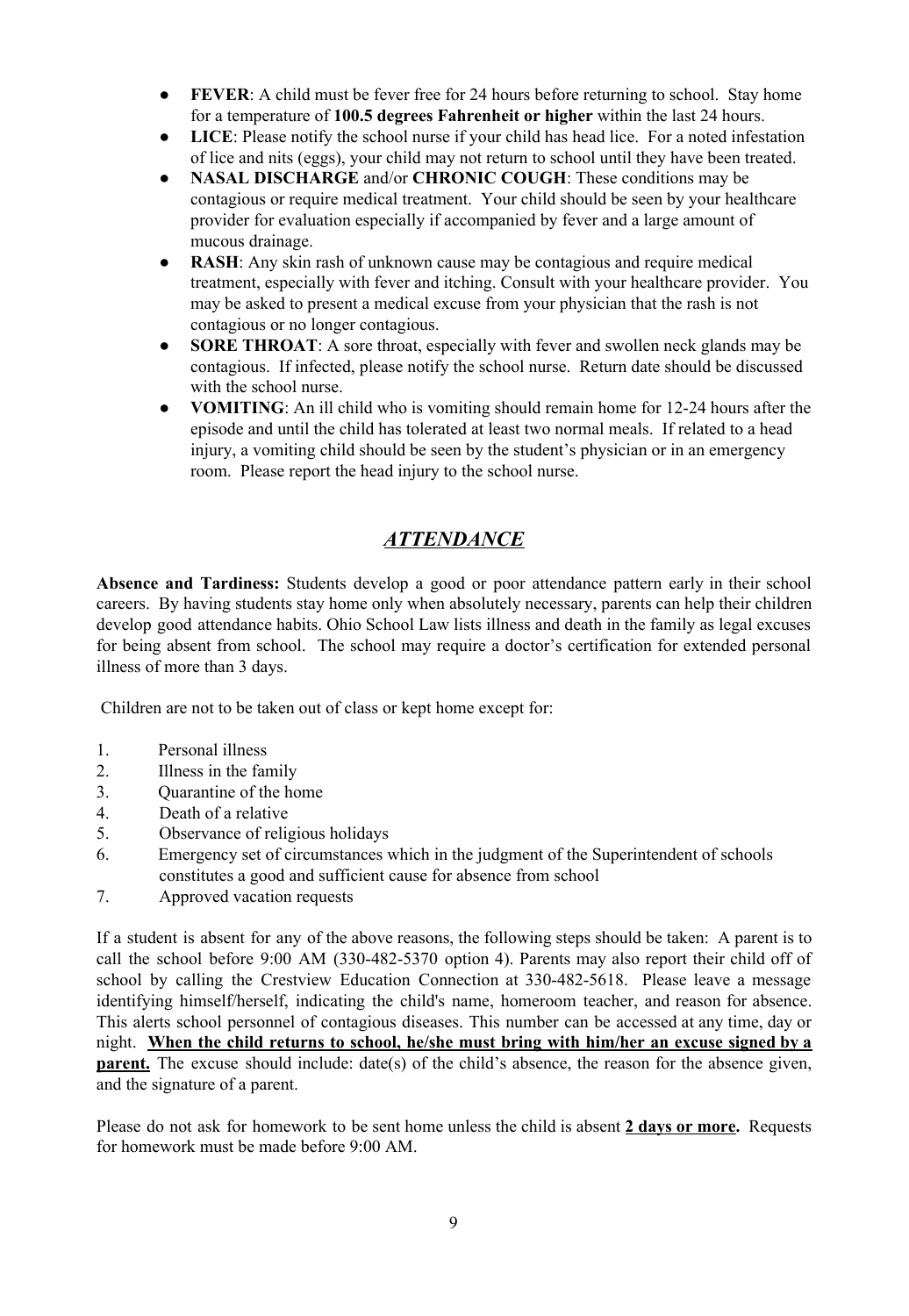Students will be responsible for making up missed work. **The number of days allowed for make-up work is the number of days absent**. This can be quite a load for an elementary student who has missed a lot of school. Parental cooperation in this instance is appreciated.

Absence for any reason other than those cited above is unwarranted and is considered an UNEXCUSED absence, even when a parental call off is made. While it is sometimes necessary to schedule doctor or dentist appointments during school hours, it is suggested that this not be done on a regular basis.

#### **Habitual Truancy**

- **·** 30 consecutive hours without a legitimate excuse
- · 42 hours in one month without a legitimate excuse
- · 72 hours in one school year without a legitimate excuse
- · 38 hours in one month regardless of excuse. (*Parents will be notified in writing*)
- · 65 hours in one school year regardless of excuse. (*Parents will be notified in writing*)

#### *\*Any questionable pattern of attendance will be checked by the building principal and may be referred to the Attendance Of icer.*

We understand that on **rare** occasions, appointments, family emergencies, etc. make late arrival or early dismissal unavoidable, but it is our hope that these appointments will be scheduled outside school hours or on non-school days whenever possible. If this is necessary, please follow the procedures listed below.

**Tardy/Late Arrival:** Tardiness is a form of poor attendance. Please help your child be responsible by getting to school on time. Students arriving after school begins must be signed in at the office before going to their classroom. Any student arriving after 8:45 will be marked tardy. A student is considered to be tardy between 8:45 a.m. and 9:15 a.m. reporting to the school after the tardy window, will result in a partial absence. In order to have an excused absence, you must have a written excuse. **Students with an excessive number of tardies will be referred for an absence intervention meeting and possibly juvenile court.**

\*\*If your child is absent and you have not notified the school, you will receive an automated phone message that your child is absent.

\*\*Once a student reaches the threshold of too many hours missed of school, an Absence Intervention Team meeting is required, before charges may be filed in juvenile court.

**Family Vacations:** In the best interest of a student's education, family vacations should be scheduled around the holidays as noted on our school calendar, avoiding testing dates. **Students will be excused for vacations provided prior notice in writing (on the school form) is given to the principal and the vacation has been approved.** If prior approval is not made it will be counted as an unexcused absence. Arrangements for all missed class work prior to leaving for vacation is required.

**Excuses for Absences: Students are required to present a written excuse to the office within 2 days of returning to school**. Please make sure that the office is notified regarding absences, not just the classroom teacher. This excuse is to be dated and signed by a parent or guardian and state the reason for being absent and the number of days missed.

**Excuses for Early Dismissal:** Students are required to present a written note to the office the morning they are to be dismissed early. Students who do not have written early dismissal notes are not to leave the building without notifying the administrator or secretary. No student will be released to a person other than a custodial parent or guardian without a written permission note signed by the custodial parent or guardian. The adult must sign out the student in the office.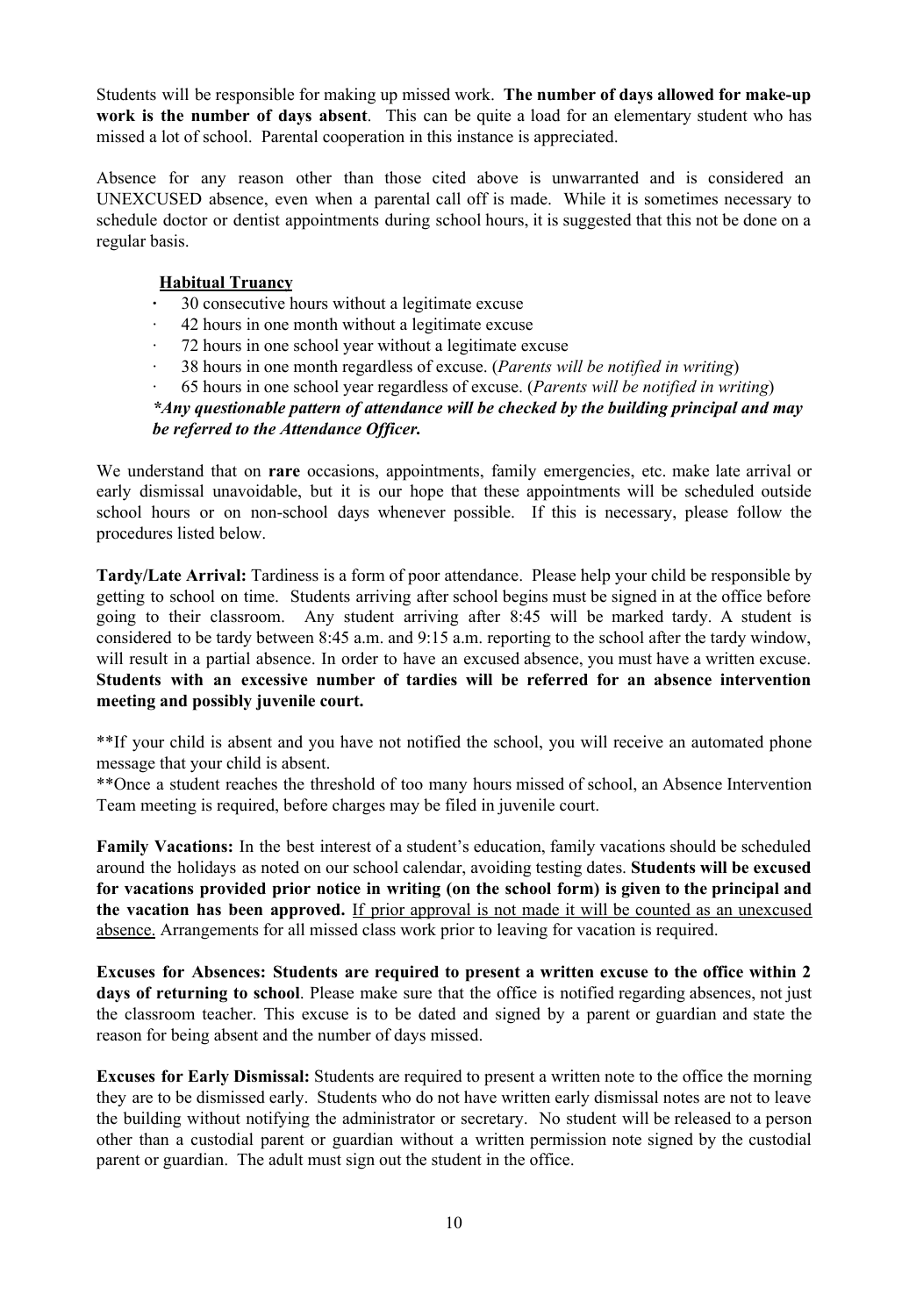**Early Dismissal Procedures:** Send a note to school stating the reason that the student will be leaving early. When it is time to pick up your child, come to the office to sign your child out of the building. Even though you send a note to school with your student, he/she will not be sent to the office until you arrive. While you are signing your child out, your child will be called from their classroom. **NOTE: No students will be dismissed from the office after 3:00 p.m. After 3:00 p.m., students must be picked up in the transport line.**

**Respect Learning Time:** Please respect student-learning time. Students arriving late or leaving early are missing out on valuable instructional time.

**Perfect Attendance:** At the end of each school year students with perfect attendance will be recognized. Perfect attendance includes no absences, partial absences, tardies or early dismissals.

**Home Instruction:** If a student is ill for a period of time due to a serious ailment, hospitalization, accident or other injury that will make attendance at school impossible, application for home instruction should be made. Parents should contact the school to get the papers necessary for requesting home instruction. A physician's statement on the length of time the student will be incapacitated will be necessary to determine eligibility. Parents and students on home instruction need to set a schedule with the tutor and keep it unless an emergency occurs.

## *DISCIPLINE*

**Purpose & Rationale:** Crestview Elementary School is committed to providing a safe and secure environment so that all students can learn. Student behavior impacts student achievement. We are committed as a school, to model respect for all people and provide instructional opportunities to assist children as they learn to live in a diverse society.

**School-Wide Rules:** At Crestview Elementary School …

1. **We value and respect ourselves and others**. We value individuals and points of view different from our own.

2. **We are safe in all situations.** We do not engage in behaviors that could cause injury to ourselves or others.

3. **We know our job is to learn.** We are prompt and prepared for class. We use quiet voices inside the school building.

4. **We are kind and honest to others.**

**Student Rights:** Students attend Crestview School District under the direction of Ohio State law and with full benefits of constitutional protection for their rights as citizens. Students therefore can act, speak or behave as young citizens within a large scope of options. This code of conduct, in conformity with O.R.C. 3313.661, specifies this school's expectation. Students have a right to expect reasonable behavior from other students.

**Student Expectations and Responsibilities:** At the beginning of the school year and at intervals throughout the year, classroom teachers will review school/recess expectations with the students.

#### **Halls**

- 1. We will walk in the halls and will keep our hands to ourselves.
- 2. We will use quiet voices in the halls.
- 3. We will stay with our class at all times.
- 4. We will only be in the halls with adult permission.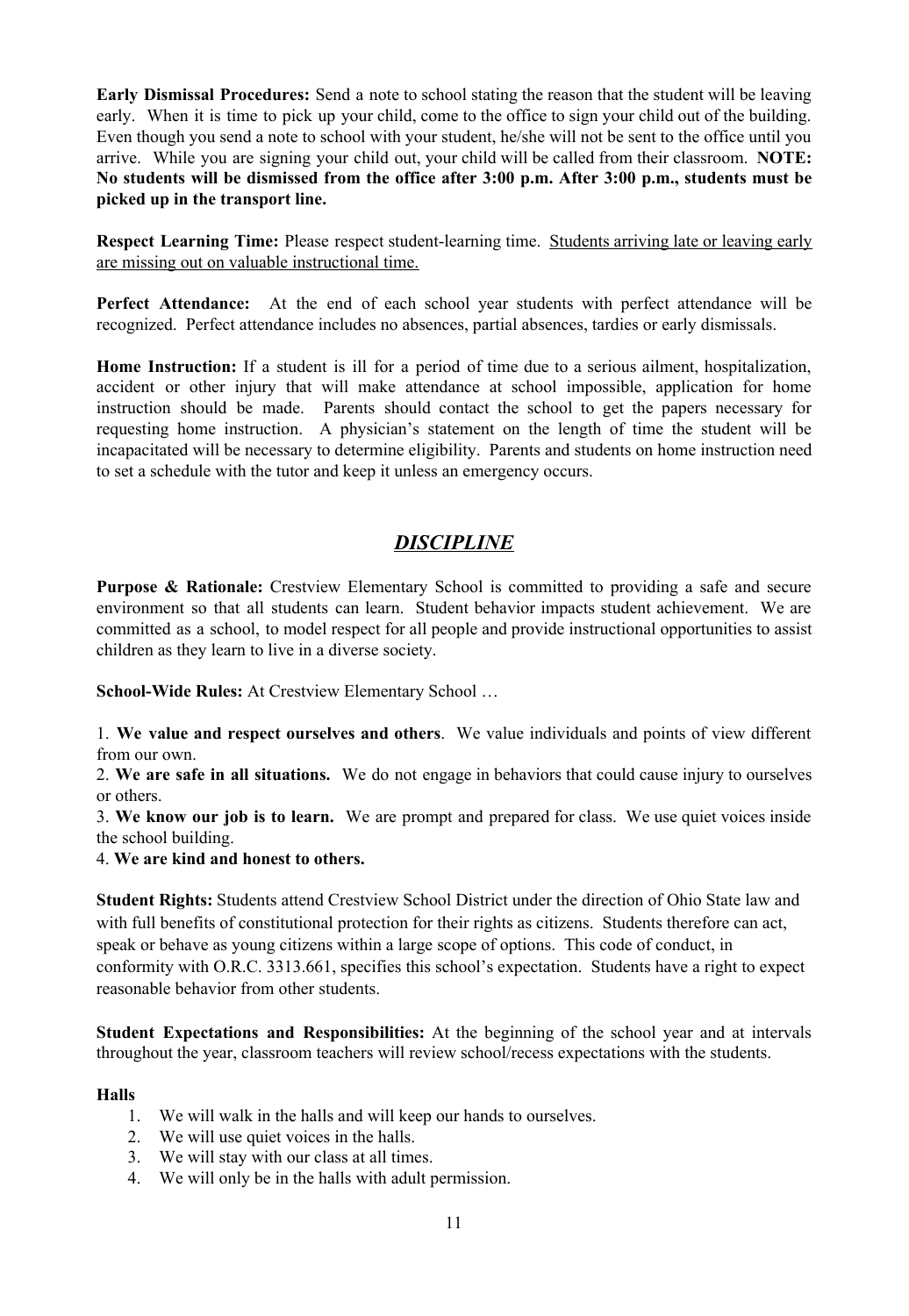#### **Restrooms**

- 1. We will use quiet voices.
- 2. We will keep our hands to ourselves.
- 3. We will keep the restroom clean.
- 4. We will conduct ourselves responsibly.

#### **Cafeteria**

- 1. We will clean up after ourselves.
- 2. We will talk quietly.
- 3. We will use good table manners.

#### **Recess Rules and Expectations:**

- 1. We will show respect for others and follow instructions the first time they are given.
- 2. We will keep our hands and feet to ourselves. No play fighting or wrestling is allowed.
- 3. We will play in assigned areas.
- 4. We will leave rocks, sticks, and other dangerous objects alone.
- 5. We will stop playing and line up as soon as the teacher on duty blows their whistle.
- 6. We will not bring toys, hardballs, bats, etc. to the playground.

#### **Items Not Allowed In School:**

- Weapons or toy weapons
- Electronic games or devices
- Toys (including fidget spinners, unless its use is stated in a student's individual educational plan) (or at teacher's discretion)
- Trading cards (except at teacher's discretion)
- Items that may harm others
- Chewing Gum
- Drugs/Medication(without proper medical documentation)
- Alcohol and Tobacco

**Cell Phones:** Students are not permitted to use cell phones during the school day, except at the discretion of the classroom teacher. Cell phones are to be turned off and kept in students' book bags during the school day. In the event that a student uses their cell phone during the school day, the phone will be taken by the teacher and it will be returned to the student at the end of the day. Repeated offenses will result in disciplinary referral to the office.

**Bullying:** Bullying is aggressive behavior that involves unwanted, negative actions. Bullying involves a pattern of behavior repeated over time. Those bullying have more social or physical "power," while those targeted have difficulty stopping the behavior. Bullying of any type, cyber, physical, verbal, will not be tolerated. Cyberbullying includes, but in not limited to the following:

- Posting slurs or rumors or other negative remarks about a student or school staff member on a website, weblog and all other similar sites such as Twitter.
- Sending email or instant a message that is mean or threatening.
- Using a camera on the phone or computer to take and send embarrassing photos/recordings of students or school staff members or post these images on video sharing sites such as Youtube or Facebook
- Posting misleading or fake photographs of students or school staff members on web sites.

To the extent permitted by the First Amendment, instances of cyber-bullying off school grounds that disrupt the school environment or interfere with the learning process will be considered violations of the Student Code of Conduct.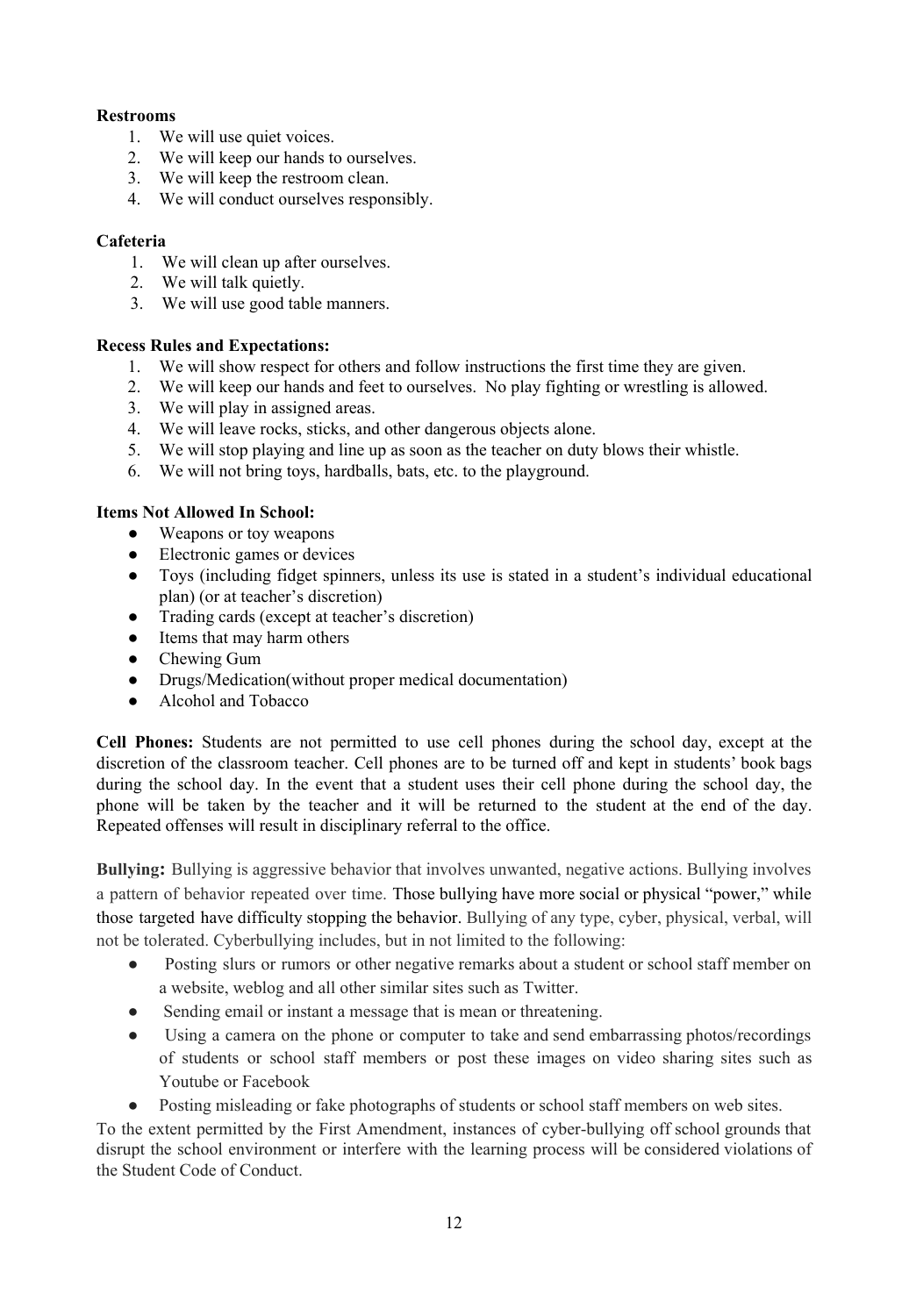In contrast, conflict is "a disagreement or argument that may be physical, verbal, etc., in which both sides express their views." Bullying of any type - cyber, physical, verbal, will not be tolerated. **Students who feel that they are being bullied should report all incidents to the Principals or Guidance Counselor. Parents will be notified and repeated infractions can result in school suspension and/or a report to authorities.**

#### **Reasons for Office Referral:**

- Disruptive/Disrespectful behavior
- Endangering others or self
- Non-Compliance
- Bullying
- Other

**Student Code of Conduct:** House Bill 421 requires every Board of Education to adopt a student code on or before September 1, 1976, covering suspension, expulsion, and removal and the types of misconduct for which a student may be suspended, expelled, removed or administered corporal punishment. A copy of the code must be posted in a central location and made available to students upon request. No pupil may be suspended, expelled, or removed except in accordance with this code.

Our Student Code of Conduct has been established for the welfare of the entire student body. At Crestview School District we believe very strongly in the concept of self-discipline. Our philosophy is that without effective discipline, there is little or no opportunity for a learning situation. We define discipline as control to the point where an atmosphere of learning is established and maintained.

We believe each student has a responsibility to his fellow students and teachers that he or she will exercise self-control to avoid interfering with the educational opportunity within his classroom group and within the school in general. We further believe each student has the right to participate in a learning experience in an orderly and controlled classroom, and he can expect to enjoy this right without disruption by any other class member.

Rules are made in schools, as they are in society, to maintain order. If a student violates a rule, that student must assume the responsibility for his actions. Discipline will be administered to the student as necessitated by the nature and seriousness of the offense. Students who repeatedly fail to follow rules and regulations as listed in the student discipline code will be considered as "unruly" and cited into court under the "unruly child" section of the law. In order for discipline to be effective, it is essential that teachers, parents, students, and administrators work together.

Following is a list of possible disciplinary actions which may be placed in effect against any student who does not comply with the board approved student discipline code:

- a. Conference with administrator or designee.
- b. Detention
- c. Emergency removal from class or school
- d. External Suspension  $(1 10 \text{ days})$ , parent conference, and written notification
- e. Court action
- f. Expulsion (up to 80 days with loss of credit), parent conference and written notification
- g. Restitution for stolen or damaged (personal or school) property
- h. Loss of privileges (i.e., driving car, bus transportation, extra-curricular activities, etc.)
- i. Confiscation of objectionable materials

Discipline will be administered according to the seriousness of the specific situation and/or according to the number of repeated offenses committed by the student.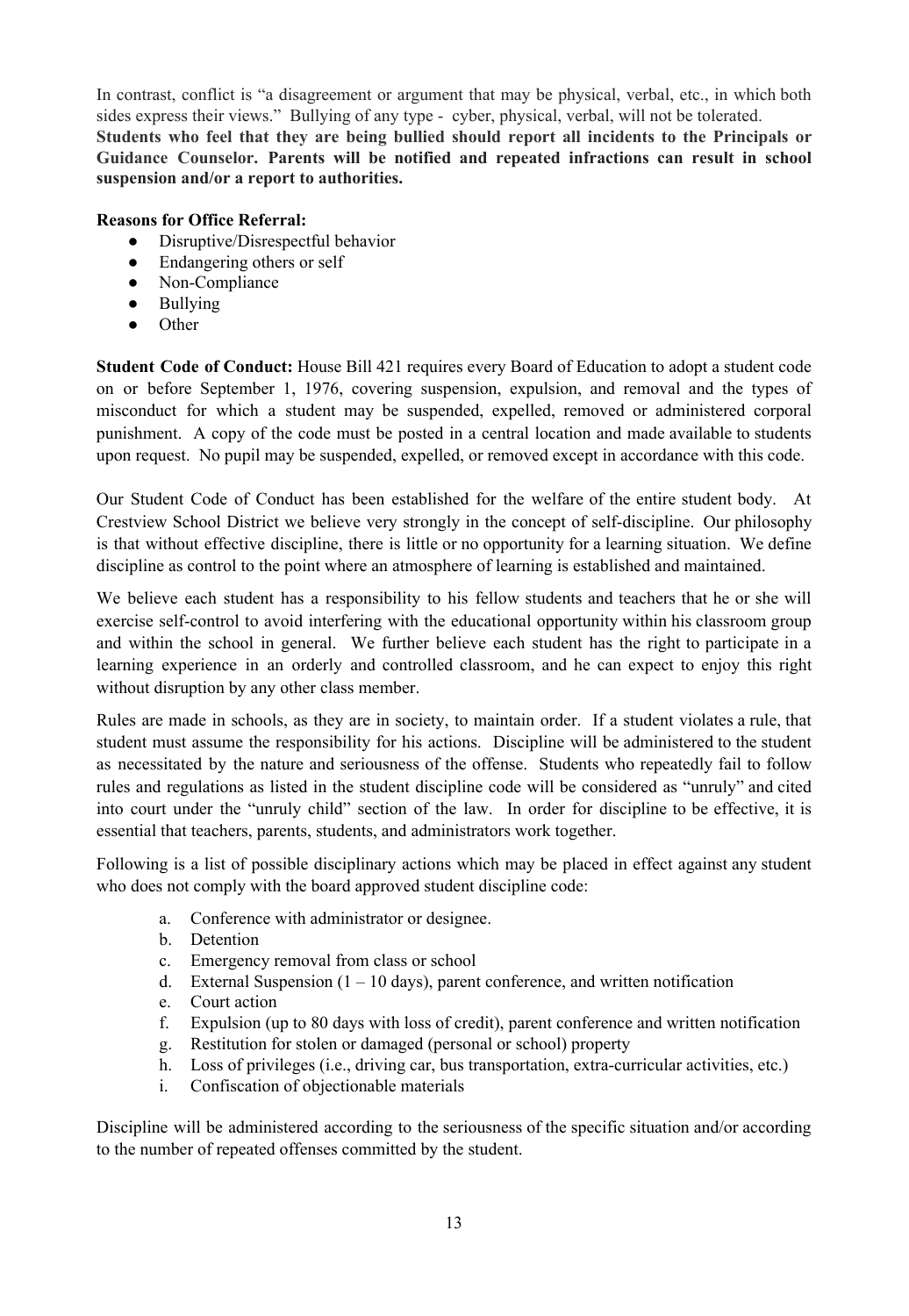**Emergency Class Removal:** Removal from class for disciplinary action is a serious matter. Administrators may remove a student from class for the remainder of the current school day or period if that student's continued presence represents a disruption to the class. Students dismissed are to report immediately to the principal's office with an appropriate explanation by the teacher to follow. Each dismissal from class will be judged independently. Disciplinary action may range from detention to expulsion.

**Suspension/Expulsion:** Suspension, or expulsion of students for insubordination, misconduct, violation of the Student Conduct Code, behavior detrimental to the best interests of the school, the use of profane or obscene language, immorality, etc. may be determined by the Superintendent of Schools or the administrator. School officials will notify students and parents by letter of intended suspension, expulsion and other serious disciplinary action. A conference with parents, student, and administrator will be arranged when necessary before a student is suspended or expelled. If the pupil's presence poses a continuing danger to persons or property or an ongoing threat of disrupting the academic process, he/she may be removed without notice or hearing requirements. Students receiving suspension or expulsion may request a hearing before the local superintendent.

Students suspended from school are also suspended from all extracurricular activities until the morning of their first day returning to school from suspension. This includes weekend activities if the return day is a Monday.

**Search and Seizure:** Administrators may search a student or his/her property (including purses, backpacks, gym bags, etc.) with or without the student's consent, whenever they reasonably suspect that a search will lead to the discovery of evidence of a violation of law or school rules. The extent of the search will be governed by the seriousness of the alleged infraction and the student's age. Student desks are the property of the school district and students have no reasonable expectation of privacy in their contents or in the contents of any other District property including containers or computers. School authorities may conduct random searches at any time without announcement.

Additionally, students have NO reasonable expectation of privacy in their actions in public areas including but not limited to, common areas, hallways, cafeterias, classrooms and gymnasiums. The District may use video cameras in such areas and on all school vehicles transporting students to and from regular and extracurricular activities. Anything that is found in the course of a search may be used as evidence of a violation of school rules or the law, and may be taken, held or turned over to the police. The School reserves the right not to return items that have been confiscated.

#### **Student Conduct Code:**

- 1. **Disruption of School**: We will not disrupt or obstruct the functions of a normal school day.
- 2. **Damage and/or Theft of Property**: We will not cause or attempt to cause damage or theft to school or private property at school.
- 3. **Assault: (Physical and/or Verbal)**: We will not act or behave in such a way as to cause or threaten to cause physical injury to another person.
- 4. **Dangerous Objects**: We will not possess or handle any object which might be considered possible of harming another person.
- 5. **Insubordination**: We will not disregard or refuse to obey reasonable directions given by school personnel.
- 6. **Profanity and/or Obscene Language**: We do not use profanity, either verbally, non-verbally or written.
- 7. **Inappropriate Dress**: We will not dress in a manner deemed inappropriate.
- 8. **Bullying - Physical, Verbal, and Nonverbal:** We will not bully other students. Physical, verbal, cyberbullying, and non-verbal bullying will not be tolerated. Exclusion is also a form of bullying.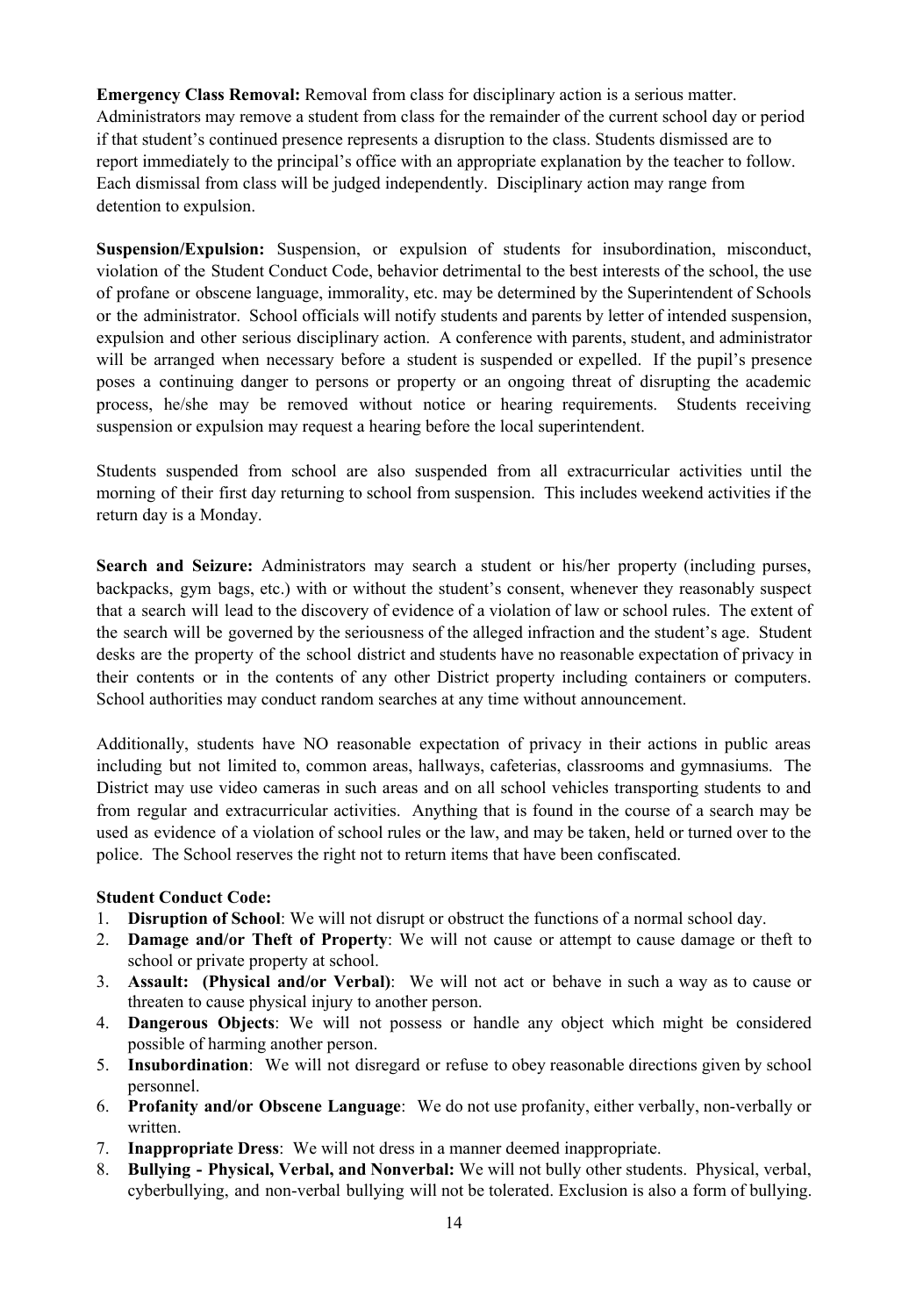All types of bullying should be reported to the proper authority. Cyberbullying after school hours should be reported to the proper authorities/Sheriff's Department.

**Violation of the Student Conduct Code:** A violation of any of the following rules while on the school grounds or at any school activity off school grounds will result in disciplinary action. Repeated occurrences, violent behavior, or extenuating circumstances may result in more severe disciplinary action. The administrator will determine the course of action taken once the student has been referred to the office due to any violation of the student conduct code. Violations may result in disciplinary actions such as discussions with students and parents, loss of recess, morning detentions, out of school or in school suspensions, expulsions, and the denial to participate and attend extra-curricular activities.

## *PARENT INVOLVEMENT*

Our school extends a cooperative hand and welcomes parent involvement at Crestview Elementary.

**Volunteers:** We encourage you to volunteer in your child's classroom, library, playground, lunch, and in our HOSTS program. You **must** complete a Volunteer form that is sent home at the beginning of the school year. School personnel will contact you regarding required fingerprinting and make arrangements on where you would like to volunteer.

**Parent/Teacher Organization (PTO):** Our Parent/Teacher Organization is a vital part of the Crestview Elementary team. Please support the organization with your membership and by attending their monthly meetings. The PTO plays an active role in our school community in a variety of ways. Many one-time and on-going activities need your help. Please read the PTO information on the following pages for more information.

**Parent Advisory Committee:** Crestview Elementary has an active and involved Parent Advisory Committee. The committee consists of parents who have children in the elementary building. The team meets quarterly to develop, monitor and evaluate the Building Improvement Plan and discuss other relevant issues. Interested parents should contact the Building Principal.

**School Supplies:** Supply lists are posted on the Crestview website. Parents should ensure that their child has the appropriate school supplies at the beginning of each school year. Parents should also check with your child routinely throughout the year to replenish their supplies.

**Snacks/Treats:** In order to comply with the guidelines of SB 210, also known as the Healthy Choices for Healthier Children Act, parents should choose healthy alternatives when sending in snacks/treats for our children. Items that are high in sugar or have little/no nutritional value are not permitted. Suggestions instead are fresh fruit, vegetables, yogurt, cheese sticks, pretzels, whole grain items, granola bars or non-food school supply items such as pencils, erasers, stickers.

**PTO Parties:** The PTO provides all of our students with a small treat on party days, so sending in extra treats is not permitted. We are trying to develop healthy eating habits in our students, and we would like to lead by example. Treat bags are not necessary.

**Student Party Invitations:** Invitations to parties will only be distributed at school if every student in the classroom is invited. The school staff is not permitted to provide addresses and phone numbers of the students for the purpose of sending invitations.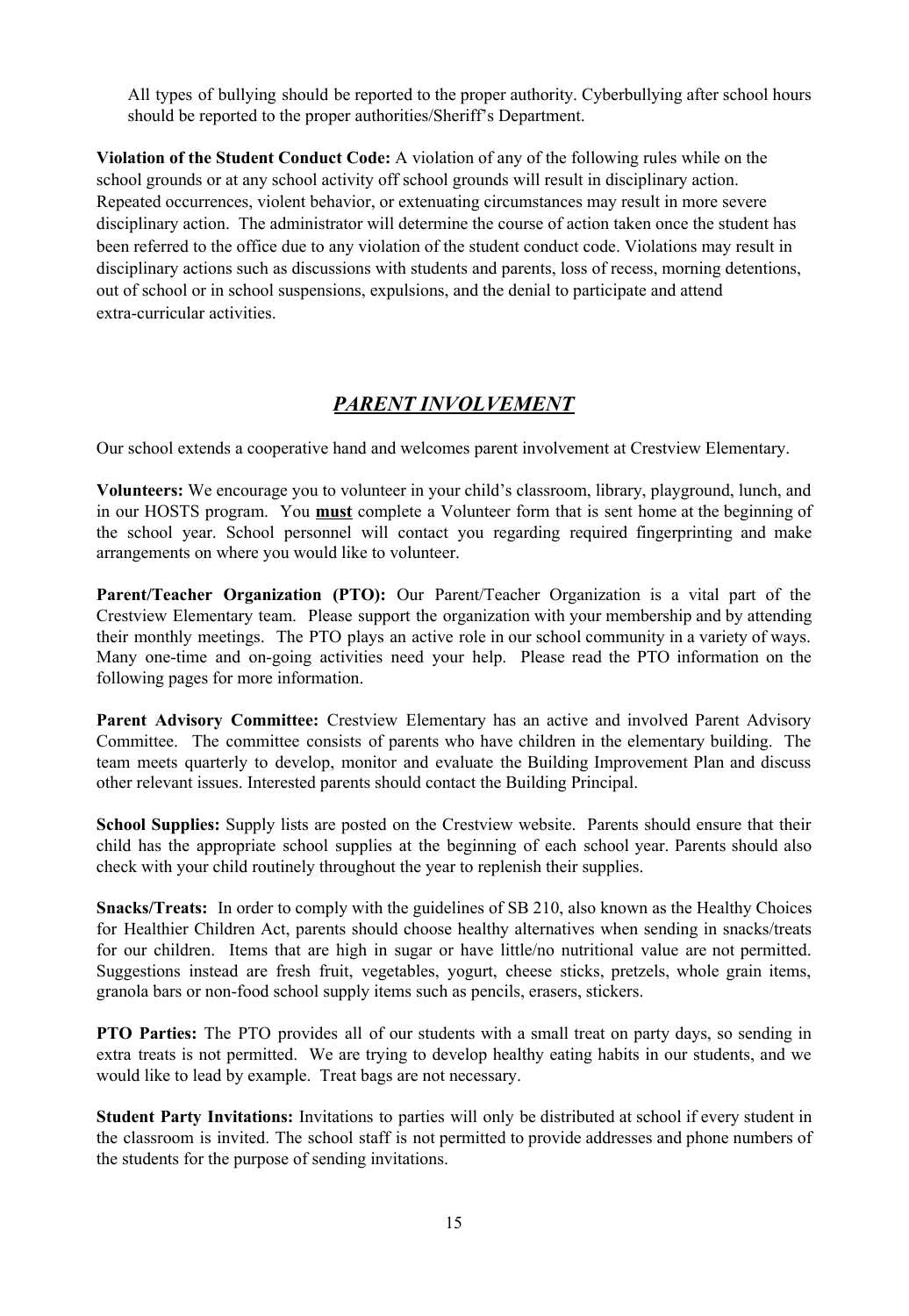**Field Trips:** Field trips are academic activities that are held off school grounds. There are also other trips that are part of the school's co-curricular and extracurricular program. No minor student may participate in a school-sponsored trip without parental consent and a current Emergency Medical Form on file. Medications normally administered at school will be administered while on field trips. The Student Code of Conduct applies to all field trips. Field trips are a privilege, not a right and may be revoked due to behavior or poor academics.

**Communication:** Open communication is important to us. We encourage parents to call or stop by the office at any time with concerns regarding student progress, curriculum, discipline, or any other school related issues. If you have a student concern that you would like to discuss with your child's teacher, please set up an appointment with the teacher by sending a note, emailing, or calling the school and leaving a message. Teachers will contact you at their earliest possible convenience.

**Website:** Parents can always find out information about the school by accessing the district website: [www.crestviewrebels.org.](http://www.crestviewrebels.org/) Forms, lunch menus, and teacher pages are all available online.

**Computers/Textbooks:** The Board of Education furnishes all computers/textbooks without cost to pupils. At the beginning of the school year, the name of the pupil, serial number and condition of the issued computer/book will be recorded and retained by the teacher. Students are responsible to pay for lost or damaged books or school equipment such as computers. Grades and credit will be withheld until the charges are paid. The District provides internet services to its students. The District's internet system has a limited educational purpose, and has not been established as a public access service or a public forum. Student use of the district's computers, network and internet services/connection are governed by Board of Education guidelines and the Student Code of Conduct.

**Homework-Grades K-4:** As educators it is our responsibility to present the different subject matter to students in the classroom setting. It is often necessary to ask students to do homework. Homework is a form of reinforcement, enrichment and practice of various skills. Homework assignments may also be part of a student's grade. It is important that students complete their assigned homework on time.

**Progress Reports:** Progress reports will be sent during the fifth week of each grading period to let parents know how the students are progressing academically.

**Report Cards:** Report cards will be distributed at the end of the school day one week following the close of the grading periods. Report cards will not be given to students owing fees, etc. or not having an Emergency Medical Form on file.

**Honor Roll:** Honor Roll students in Grades 2, 3 and 4 will be recognized for each nine-week grading period. The honor roll will include the names of students who have earned a 3.0 GPA or higher with no D's, F's, or incompletes for nine weeks.

**Student Records:** The student's permanent school record is maintained in the school office. Students and parents may request to review a student's school file according to the Crestview Board policy.

## *GRADING*

#### **Grading Criteria and Scale:**

- I. **Kindergarten and Grade 1 (Standards Based Report Cards):** Students will be assessed on the developmental standards using the key:
	- 1 Achieving
	- 2 Progressing
	- 3 Needs Improvement
	- R Home Reinforcement Needed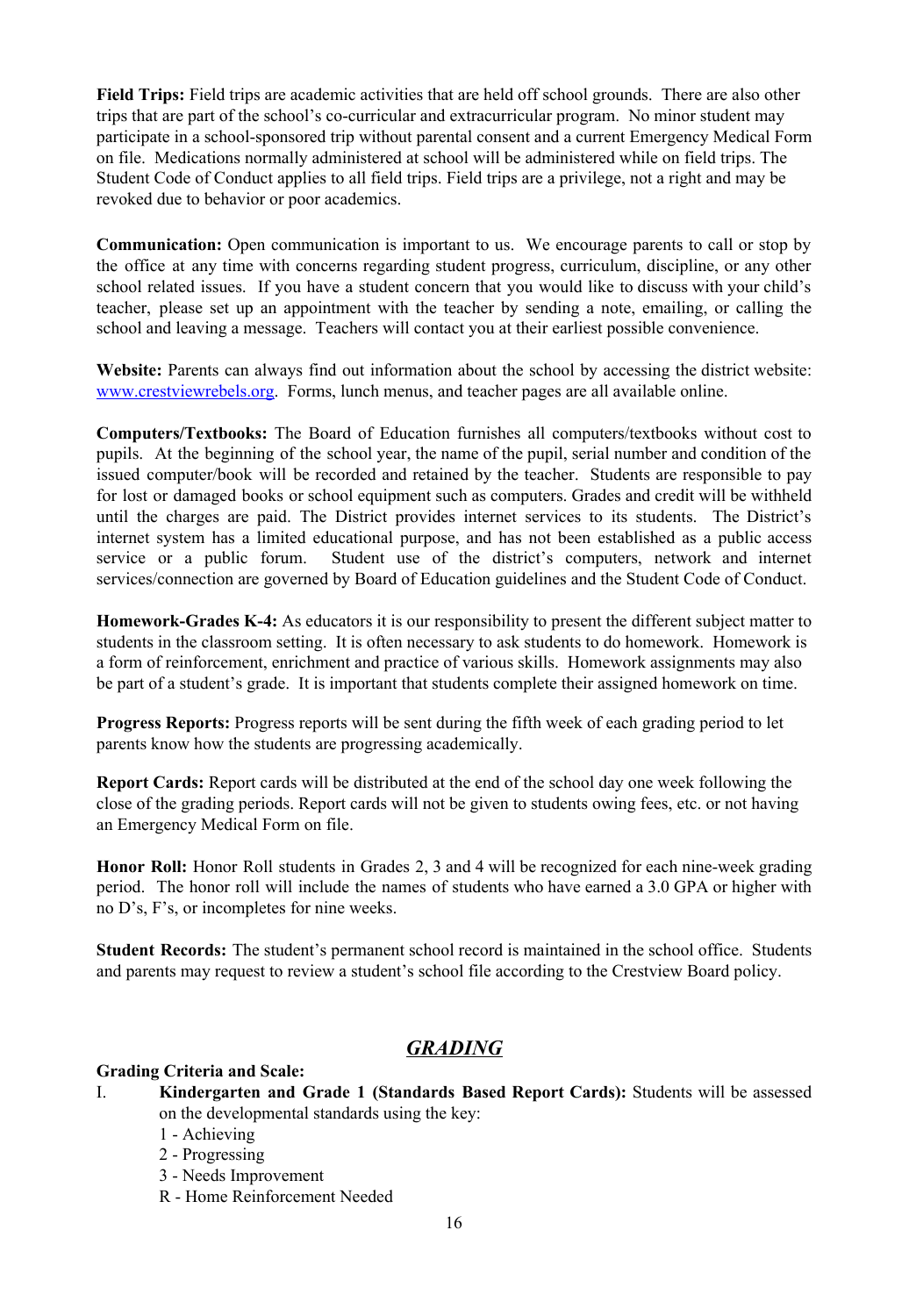NA - Not Assessed at This Time

#### II. **Grade 2:**

Math  $(A, B, C, D, F)$ Language Arts (A, B, C, D, F) Spelling (A, B, C, D, F) Handwriting (O, S, NI, U) Science/Health/Social Studies (O, S, NI, U) Art/P.E./Music (O, S, NI, U) Conduct (O, S, NI, U)

## III. **Grades 3 and 4:**

Math  $(A, B, C, D, F)$ Language Arts (A, B, C, D, F) Spelling (A, B, C, D, F) Science/Health/Social Studies (A, B, C, D, F) Handwriting (O, S, NI, U) Art/P.E./Music (O, S, NI, U) Conduct (O, S, NI, U)

#### **Grading Scale for Grades 1-4:**

| $93-100 = A$   | $O =$ Outstanding         |
|----------------|---------------------------|
| $85-92 = B$    | $S = Satisfactory$        |
| $70-84 = C$    | $NI = N$ eeds Improvement |
| $65-69 = D$    | $U =$ Unsatisfactory      |
| Below $64 = F$ |                           |

## *CRESTVIEW LOCAL SCHOOL DISTRICT SCHOOL BUS DISCIPLINE*

Our objective is to instill in each student self-discipline to guarantee his/her rights to achieve the "Goals of Safe Transportation" of the Crestview Local School District.

In order to achieve this objective, it is necessary that every staff person, directly or indirectly responsible for student transportation, accept the responsibility of teaching and supervising the development of every student's self-discipline as it relates to the requirement for the operation of a safe transportation program. Parents must accept this responsibility at home, and we must support each other's efforts.

Rules must be clearly stated, taught and enforced by all on a consistent basis. It is our responsibility to provide safe transportation for all students and to prevent any student from interfering with the safe transportation of other students.

Corrective measures will be taken whenever necessary with the intended purpose of developing self-discipline kept foremost in mind. Procedural and Due Process of the State Board Policy Manual and Crestview Schools Student Handbooks will be followed. The Crestview Local School District bus staff subscribed to a plan of assertive discipline as described below. All drivers, including substitutes, use our discipline plan.

#### **Pupil Management Regulations include the following:**

- Pupils must wait in a location clear of traffic 10 ft. away from the bus stops.
- Pupils shall arrive at the bus stop 5-min. before the bus is scheduled to arrive.
- Behavior at the school bus stop must not threaten life, limb, or damage property.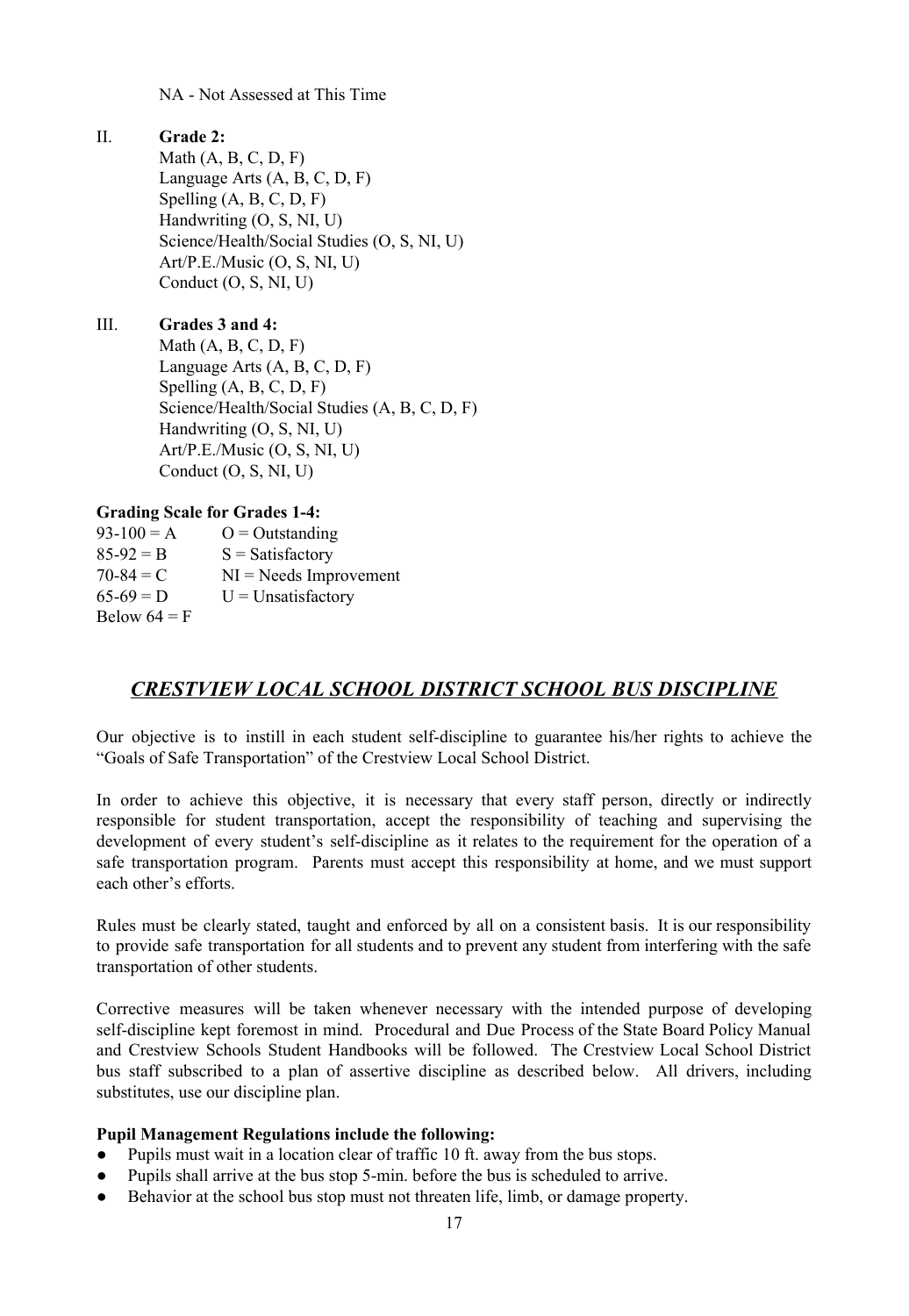- Students shall cross a road only when instructed to do so by the driver.
- Pupils must go directly to an available seat.
- Pupils must remain seated keeping aisles and exits clear, feet on floor and facing front, until bus has completely stopped.
- Pupils must observe classroom conduct and obey the driver promptly and respectfully.
- Pupils must not use profane, loud, vulgar or unacceptable language. Whistling or excessive loud noises are prohibited. Students will be completely quiet as the bus approaches and crosses a railroad crossing.
- Pupils must not have food/gum on the bus.
- Pupils must not have alcohol, tobacco, or drugs in their possession on the bus.
- Pupils must not throw or pass objects on, from or into the bus.
- Pupils may carry on the bus only objects that can be held in their laps.
- Toys, sports equipment, electronic toys and games, etc. are not to be played with or used on the bus. (Advance approval from the building principal or teachers and drivers are required for students to bring items on the bus.)
- Pupils must leave or board the bus at locations to which they have been assigned unless they have parental and administrative authorization to do otherwise.
- Pupils must not put their head or arms out of the bus windows.
- Toolboxes, heavy objects, flammable fluids, glass jars or aerosol cans are not permitted inside the school bus.

**Consequences:** Misconduct on the bus for **minor** offenses result in:

- Initial incident verbal warning by driver.
- Further violations written referral to principal followed by appropriate disciplinary action.

Misconduct on the bus for **major** offenses result in:

● Immediate written referral to the building principal followed by appropriate disciplinary action. Consequences may range from **detention** to **suspension**.

**Examples of major offenses:** fighting, assault, possession of dangerous weapon, firecrackers, physical or verbal abuse, possession or sale of drugs, alcohol or tobacco, vandalism, theft, profane language or disrespect towards students, or school personnel, or any other behavior which materially or substantially interrupts or interferes with the safe and orderly operation of the school bussing process.

**NOTE:** When bus transportation is denied, it is the responsibility of the parent or guardian to provide transportation of the student to and from school. Students failing to attend will be considered truant.

The Crestview Local Schools do not exclude any person from participating in classes on the grounds of race, color, national origin, sex, age, or handicap. The Crestview Local Schools hearing officer for compliance with the Title IV of the Civil Rights Act; Title IX of the Education Amendments of 1972; and Section 504 of the Rehabilitation Act of 1973 is Matthew Manley, Superintendent. To file a complaint phone 330-482-5526 or write to 44100 Crestview Road, Suite A, Columbiana, Ohio 44408. Crestview Local School District is an equal opportunity employer.

#### *ANTI-HAZING POLICY*

It is the policy of the Crestview Local Board of Education and School District that hazing activities of any type is inconsistent with the educational-process and shall be prohibited at all times. No administrator, faculty member, or other employee of the school district shall encourage, permit, condone, or tolerate any hazing activities. No student, including leaders of student organizations shall plan, encourage, or engage in hazing.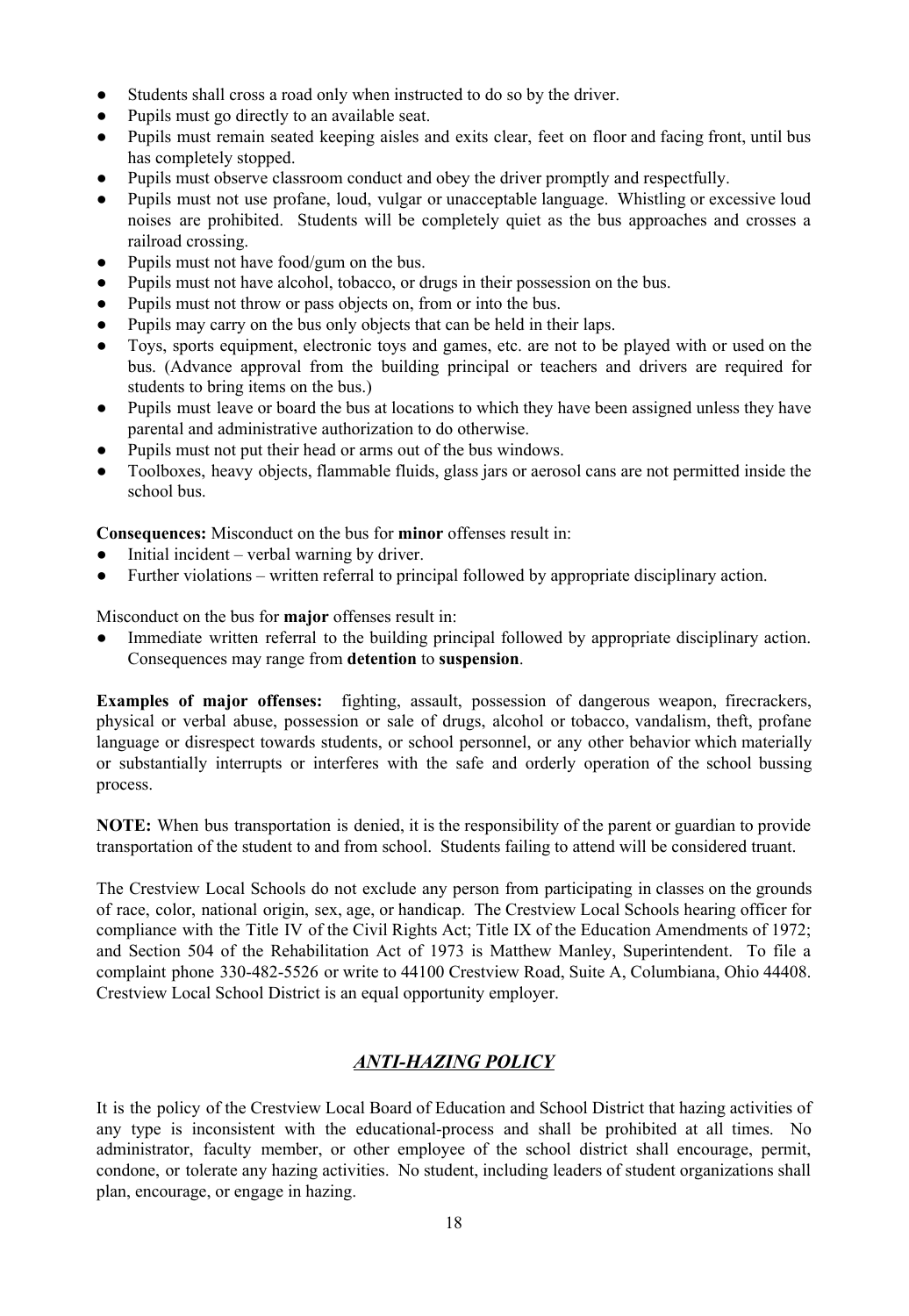Hazing is defined as doing any act or coercing another, including the victim, to do any act of initiation into any student or other organization that causes or creates substantial risk of causing mental or physical harm to any person. Permission, consent, or assumption of risk by an individual subjected to hazing does not lessen the prohibition contained in this policy.

Administrators, faculty members, and all employees of the school district shall be particularly alert to possible situations, circumstances or events which might include hazing. If hazing or planned hazing is discovered, involved students shall be informed by the discovering school employee of the prohibition contained in this policy and shall be required to end all hazing activities immediately. All hazing incidents shall be reported immediately to the Superintendent.

Administrators, faculty members, and all other employees who fail to abide by this policy may be subjected to disciplinary action, and may be liable for civil and criminal penalties in accordance with Ohio Law.

O.R.C. Section 2307.44 and Section 2903.3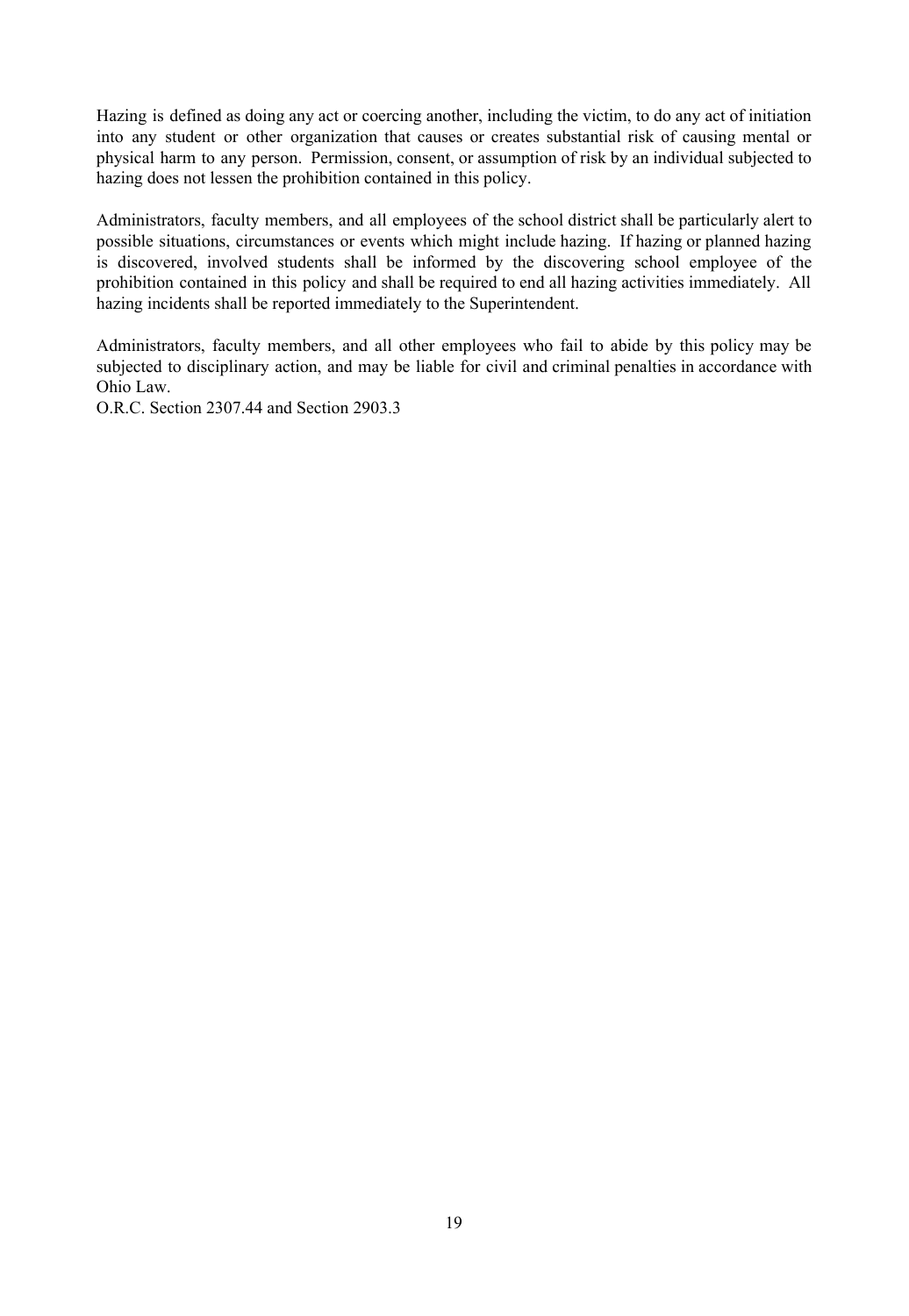## **APPLICATION FOR EXCUSED ABSENCE CRESTVIEW LOCAL SCHOOLS**

| GRADE LEVEL _________                     |                                                                                                                                                                                          |  |
|-------------------------------------------|------------------------------------------------------------------------------------------------------------------------------------------------------------------------------------------|--|
| TELEPHONE NUMBER                          |                                                                                                                                                                                          |  |
|                                           |                                                                                                                                                                                          |  |
| BEGINNING DATE OF ABSENCE                 |                                                                                                                                                                                          |  |
|                                           |                                                                                                                                                                                          |  |
| REASON (S) FOR REQUESTING LIMITED ABSENCE |                                                                                                                                                                                          |  |
|                                           |                                                                                                                                                                                          |  |
| SIGNATURE, PARENT OR GUARDIAN             | <b>DATE</b>                                                                                                                                                                              |  |
|                                           | Excused absence from Crestview Local Schools may not exceed TEN school days. When<br>assignments are prepared prior to a vacation, they will be due the day the child returns to school. |  |
|                                           | <b>SCHOOL USE ONLY</b>                                                                                                                                                                   |  |
| STUDENT ATTENDANCE RECORD:                | Satisfactory                                                                                                                                                                             |  |
|                                           | Unsatisfactory                                                                                                                                                                           |  |
| <b>STUDENT'S GRADES:</b>                  | Satisfactory                                                                                                                                                                             |  |
| APPLICATION APPROVED _________            | Unsatisfactory<br>NOT APPROVED ________                                                                                                                                                  |  |
| <b>SIGNATURE OF PRINCIPAL</b>             |                                                                                                                                                                                          |  |